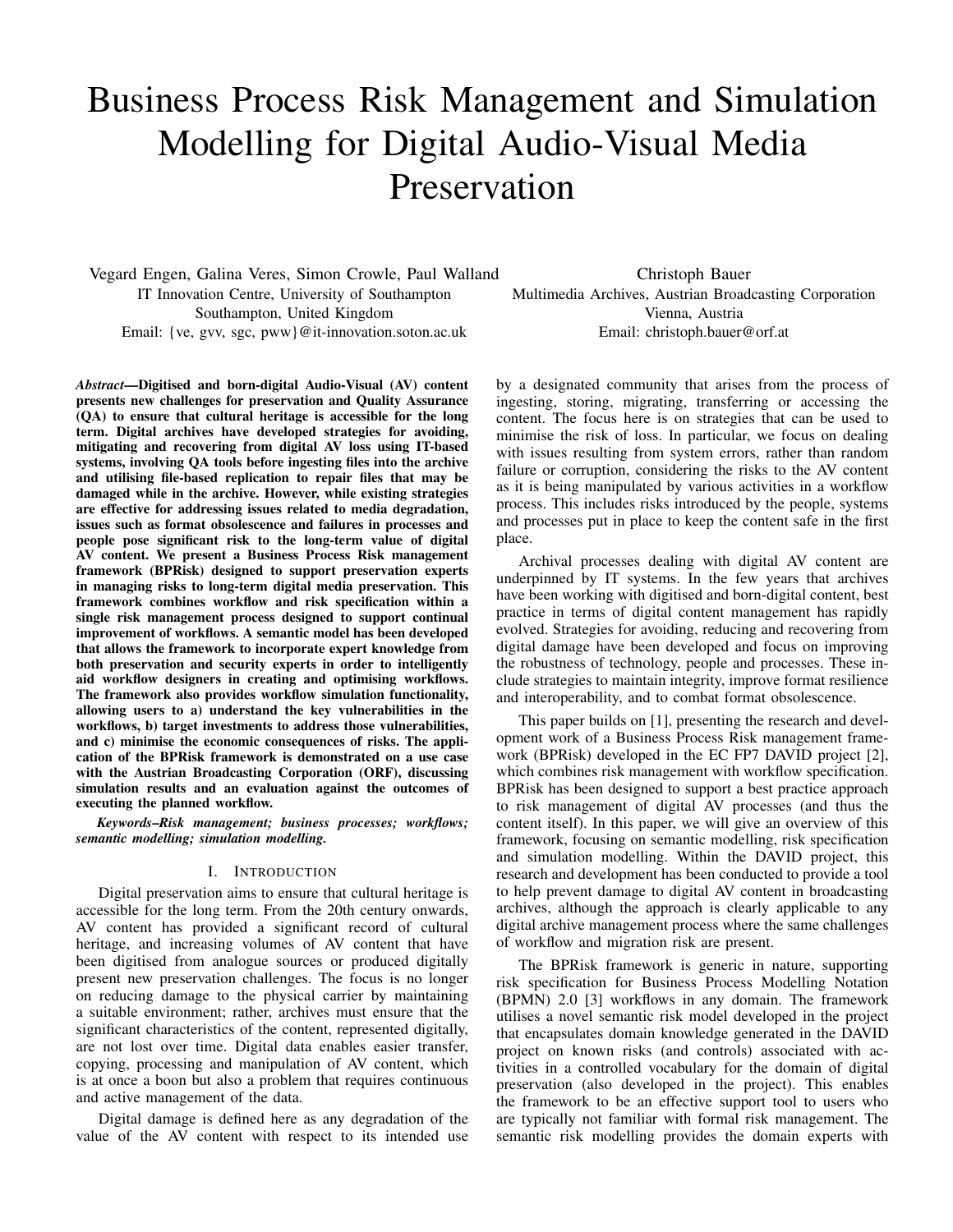a starting point for conducting risk analysis, and semantic reasoning is utilised to provide suggestions of relevant risks and controls for the activities in the respective workflows at design time.

Another focus of this paper is the simulation modelling adopted in the BPRisk framework. The purpose of the simulation modelling is to help an organisation reduce costs by designing or optimising workflows in order to reduce the likelihood or impact of risks occurring. For example, it could be used to help justify expenses on technology and control tools, showing the anticipated cost of dealing with issues (risks) when they are not addressed (controlled) versus the cost of preventing them. That is, if the cost of prevention is less, one could argue an anticipated Return On Investment (ROI). Moreover, the simulations can help identify the key vulnerabilities in a workflow in order to help target investments. The aim is to expose issues at design-time before a workflow is actually executed.

In the DAVID project, the risk management work presented in this paper is one of the four cornerstones of interlinked work on i) understanding damage (how it occurs and its impact), ii) detecting and repairing damage, iii) improving the quality of digital AV content, and iv) preventing damage to digital AV content and ensuring its long-term preservation. The latter is a significant challenge, despite the advances in i) to iii), especially with respect to format obsolescence and failure in processes and people who handle the digital content, which is discussed further below.

The challenges and related work on digital preservation are discussed in Section II. Risk management in this domain is discussed in Section III. Thereafter, in Section IV, we present the BPRisk framework that has been developed in the DAVID project. Following this, we present and discuss further details of the semantic risk modelling and simulation modelling adopted in the framework in Section V and VI, respectively. Section VII discusses the application of BPRisk on a real use case with the Austrian Broadcasting Corporation. This includes simulation results from the planning stage of the workflow development, and a comparison with the outcomes from executing the workflow. Section VIII concludes this paper and discusses future work.

## II. DIGITAL PRESERVATION

AV content is generated in vast quantities from different sources such as film, television and online media, environmental monitoring, corporate training, surveillance and call recording. There are many reasons why content needs to be retained and archived, which might be to enable content re-use for commercial, educational or historical purposes, but equally it might need to be retained and accessible due to regulatory compliance, for security or recording health and safety issues. Historically, the preservation of analogue content has been intrinsically linked to its method of production; specifically, the media that is used to carry the signal (the carrier). This means that archives preserved 'masters' on magnetic tape, film and even phonograph cylinders [4]. Where masters no longer exist or content was not professionally produced, archives needed to preserve 'access' copies on media such as vinyl records, VHS/Betamax tapes, and audio cassettes. To reduce the risk of damage, archives had to consider the physical characteristics of the media and care for the physical environment to which the media was sensitive (e.g., light, heat, humidity and dust) and to look after the machines that read the media. To increase the chances of being able to read the content again, archives often created copies of the artefact, in case one copy was damaged.

Nowadays, AV content is commonly born-digital and archives such as INA (the French national archive) and ORF (the Austrian broadcaster), who were partners in the DAVID project, have initiated digital migration projects to digitise the older, analogue, content [5]. Digital content (digitised or born digital) can be copied, transferred, shared and manipulated far more readily than its analogue equivalent. In a world of digital AV content, preservation is largely agnostic to the carrier that is used to store and deliver the content. Therefore, preservation and archiving is about making sure that the digital data is safe and that processes that manipulate the data do not cause damage. When referring to 'digital damage' in this paper, it is worth noting the following definition:

*"Digital damage is any degradation of the value of the AV content with respect to its intended use by a designated community that arises from the process of ingesting, storing, migrating, transferring or accessing the content."* [5]

The above definition may seem broad. Indeed, it covers damage arising from failure of the equipment used to store and process digital content, as well as that arising from human error or from 'failure' of the process. The challenge for digital preservation is to keep the AV content usable for the long-term, which is threatened by format obsolescence, media degradation, and failures in the very people, processes and systems designed to keep this content safe and accessible [6], [7], [8].

Therefore, the core problem is greater than the potential for a digital file already in the archive to become damaged over time due to, e.g., bit rot [6], which can effectively be addressed by keeping multiple copies of each file [5], [7]. We also need to consider the future challenges for digital preservation as some analyses [9] predict that as ever more 8K AV content is ingested into archives, the growth in data volumes may outstrip the predicted growth in data capacity, but more importantly still, the data write speed necessary to store these high data volumes at real time will not be achievable, meaning that it will become impossible to cost-effectively store and replicate such content as it is produced. Therefore, strategies such as file-level replication may not be feasible in the future, and managing risk to the entire workflow process, and determining the most cost-effective archive management approach becomes essential.

#### III. RISK MANAGEMENT FOR DIGITAL PRESERVATION

Risk management, in a broad sense, can be understood as *"the coordinated activities to direct and control an organisation with respect to risk"* [10]. Risk, as defined by ISO 31000 [10], is the *"effect of uncertainty on objectives".* In this context, *uncertainty* arises from random or systematic failure of preservation systems and processes (that may involve manual human activities). The *effect* of which is to cause damage to AV content. In general terms, we can say that the key *objective* is to ensure long-term preservation of digital AV content, i.e., avoid damage and ensure that it can be accessed in the future.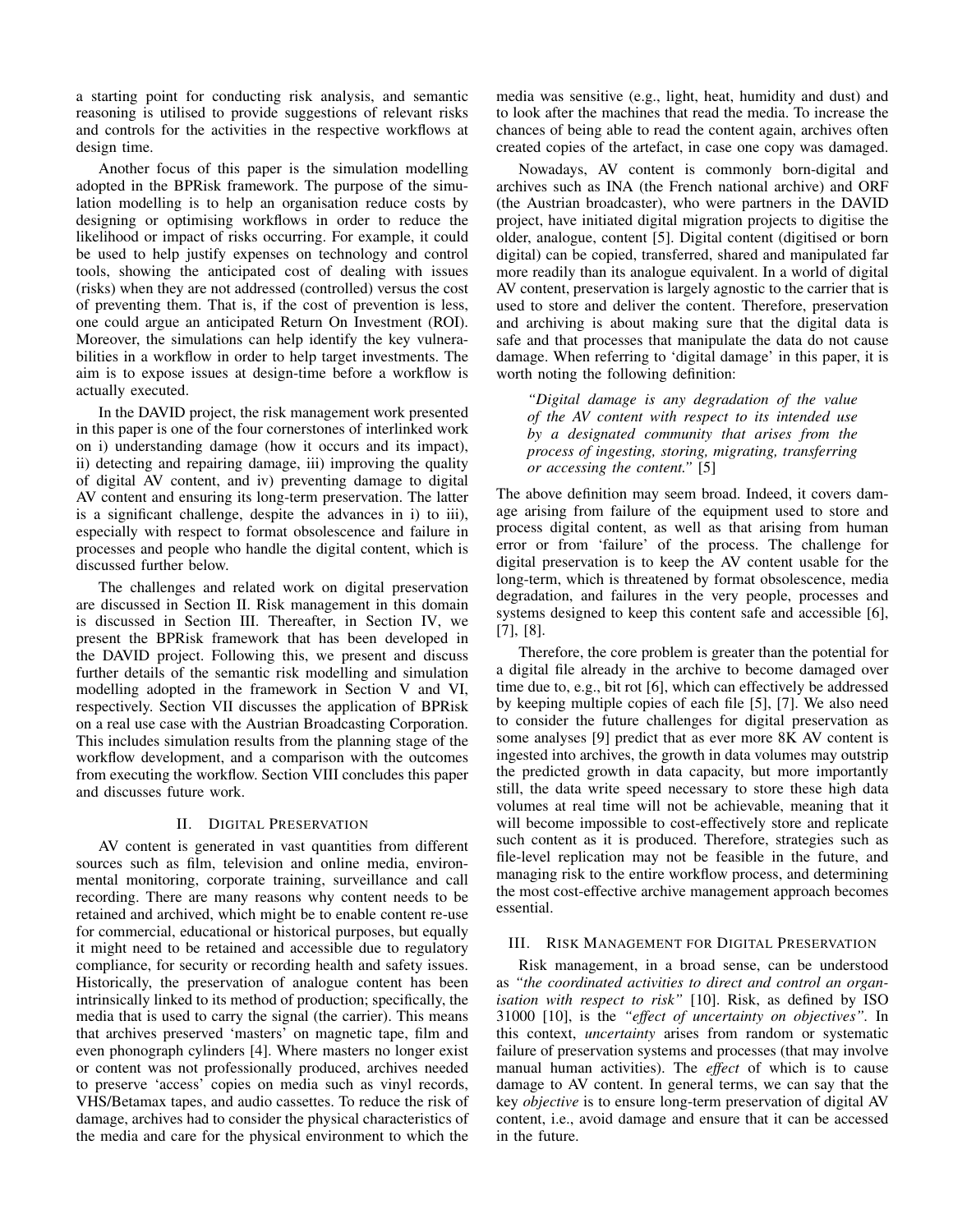Current archives such as the French national archive (INA) and the Austrian Broadcasting Corporation (ORF) typically deploy a number of IT based strategies for avoiding, preventing or recovering from loss [5]. These archives are engaged in a process of long-term Digital Asset Management (DAM) [11], specifically Media Asset Management (MAM), which focuses on storing, cataloguing and retrieving digital AV content. Several commercial tools exist to support the MAM process, some of which support risk treatment strategies such as keeping multiple copies of each file (redundancy). However, these tools do not include a model of risk. The archive must decide on risk indicators and define the way in which these can be measured in order to monitor them, often using separate tools to do so.

Based on the analysis of threats to digital preservation in the DAVID project [7], [5], [12], it is clear that it is necessary to manage the threats to the workflow processes themselves. In this domain, we can note the following main sources of risk: equipment and tools (hardware, services/systems, software/algorithms), file formats (including implementations of standards and variations between versions), processes and human errors.

Workflows are often used to describe business processes and, increasingly often, are used to automate some or all of the process. Automated workflow execution is possible if the process is specified in a machine-interpretable fashion, such as using BPMN. In Hazard and Operability Studies (HAZOP), risks are seen as inherent in processes, as individual steps may fail, causing consequences for later parts of the process, or if the process is not executed correctly. Risk-aware business process management is critical for systems requiring high integrity, such as archives.

A recent review of business process modelling and risk management research has been conducted by Suriadi et al. [13], identifying three parts to risk-aware business process management:

- Static / design-time risk management: analyse risks and incorporate risk mitigation strategies into a business process model during design time (prior to execution).
- Run-time risk management: monitor the emergence of risks and apply risk mitigation actions during execution of the business process.
- Off-line risk management: identify risks from logs and other post-execution artefacts, such that the business process design can be improved.

Several approaches have been proposed to model business processes and risk information such that it enables risk analysis. Rosemann and zur Muehlen propose integrating processrelated risks into business process management by extending Event-driven Process Chains (EPC) [14]. Risks are classified according to a taxonomy including structural, technological and organisational risks.

Analysis of process risks is difficult given that operational risks are highly dependent on the specific (and changing) business context. Many risks are caused by business decisions (e.g., preservation selection strategy or migration path), so large volumes of data required for statistical methods are often not available for analysis. Those who subscribe to this thesis use structural approaches, such as Bayesian networks, HA-ZOP and influence diagrams. For example, Sienou et al. [15] present a conceptual model of risk in an attempt to unify risk management and business process management using a visual modelling language.

In contrast to the above thesis, some believe that runtime analysis of risks is possible with a suitably instrumented execution process. Conforti et al. [16] propose a distributed sensor-based approach to monitor risk indicators at run time. Sensors are introduced into the business process at design time; historical as well as current process execution data is taken into account when defining the conditions that indicate that a risk is likely to occur. These data can be used for run-time risk management or off-line analysis.

Given that analysis of business processes using structured and/or statistical approaches can reveal vulnerabilities, it is important to control the risk that these vulnerabilities lead to loss. Bai et al. [17] use Petri nets (a transition graph used to represent distributed systems) and BPMN to model business processes and to optimise the deployment of controls, such that the economic consequences of errors (measured as Conditional Value at Risk - CVaR) are minimised.

Using BPMN, the PrestoPRIME project described the preservation workflows that were implemented in the preservation planning tool iModel [18]. It has shown that tools are required to model such generic preservation workflows in such a way that they can be related to specific preservation processes and augmented with information concerning risks.

## IV. BUSINESS PROCESS RISK MANAGEMENT FRAMEWORK

Here, we present a Business Process Risk management framework (BPRisk) developed in the DAVID project (Section IV-C), designed to support the aims and risk management process discussed below in Sections IV-A and IV-B.

# *A. Aims of Risk Framework for Digital Preservation*

Above, we have discussed the motivations for a risk management of business processes, according to the wider challenges in the domain of digital preservation. For digital preservation / archive management, the key actor we are addressing with the proposed risk framework is the preservation expert / specialist, who is responsible for designing workflows for managing and processing digital AV content. We can summarise here some key value-added aims of a risk management framework in the context of digital preservation:

- 1) Helping preservation experts develop new workflows, especially the early stages of development. Note that the purpose of the framework is not to replace MAM tools (discussed in Section III, above), nor the preservation experts, but to be a value-added tool to assist them.
- 2) Helping preservation experts optimise workflows (in terms of cost effectiveness and security), considering also trade-offs where too many corners are cut (to reduce cost), which may lead to increased risk.
- 3) Helping preservation experts communicate and justify decisions about choices for elements in workflows. This may be related to arguing expected financial ROI of putting in place certain risk mitigations, for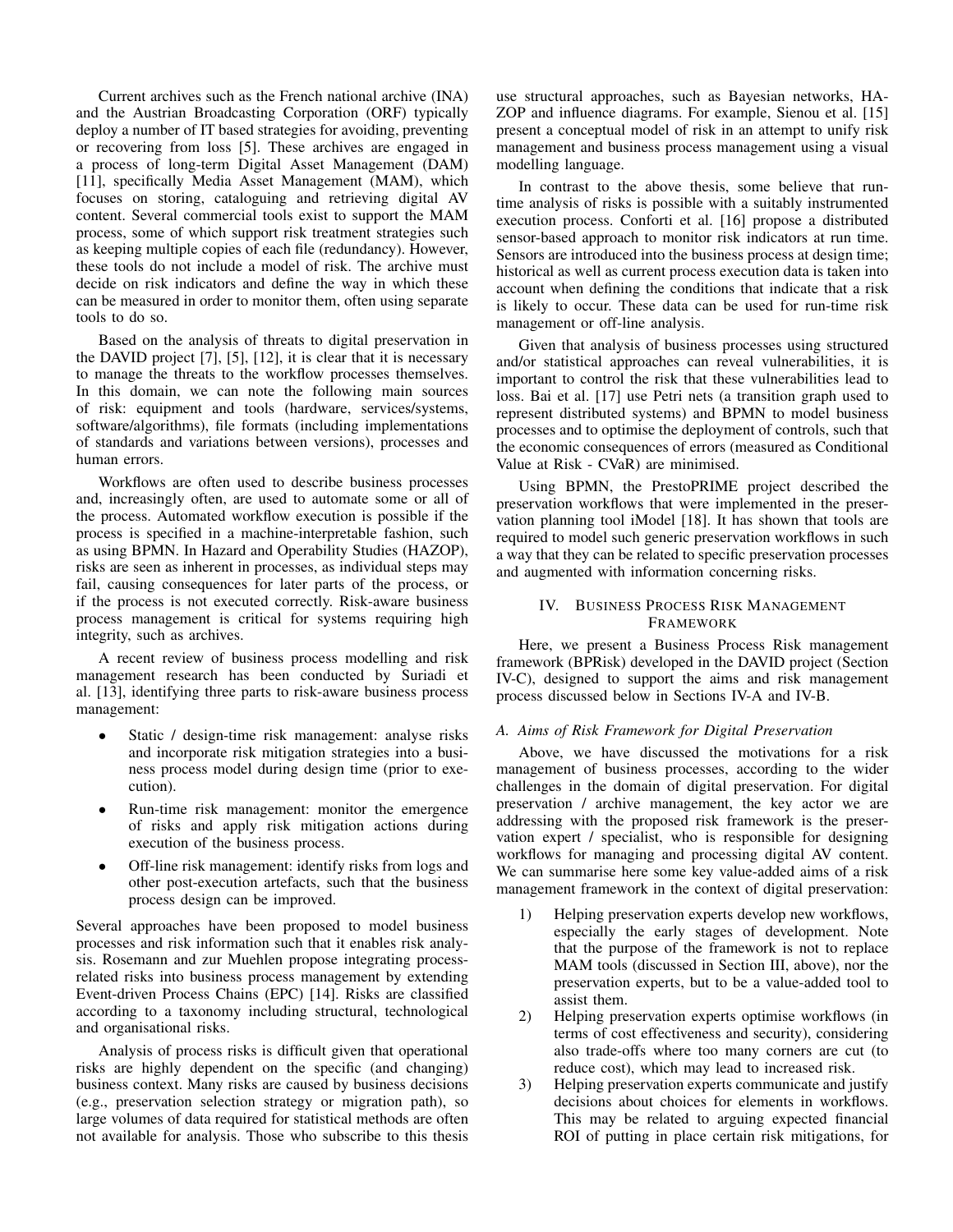example. By risk mitigation, we here refer to reducing the likelihood or impact of risk.

4) Helping organisations change their processes, as the risk arising from such changes is typically seen as very high, which inhibits change. However, change is necessary to address the issue of format obsolescence.

From an organisational point of view, some of the key reasons to perform risk management can be summarised as follows:

- 1) Workflows can be large and complex. Therefore, there can be too many variables and options for preservation experts to consider simultaneously to accurately estimate the potential impact of risk.
- 2) Risk information is typically in experts' heads, which is itself a risk from the organisation's point of view. The risk framework ensures that the knowledge is captured and retained, and is readily available should the organisation be subject to an audit or the expert is unavailable or leaves the organisation.
- 3) Improve cost-benefit by a) identifying and understanding key vulnerabilities and b) targeting investments to address those vulnerabilities.
- 4) Move away from "firefighting". That is, organisations may spend more time dealing with issues rather than preventing them in the first place. Risk management is key to prevention, i.e., spending more time in the planning stages to save time and cost on dealing with issues in the future that could have been avoided.

It is important to note that the end users of the risk management framework in this context are unlikely to be risk experts. They are domain (preservation) experts, and they will be acutely aware of a wide range of potential issues concerning the preservation workflows they manage. However, the term risk and explicitly managing risk may be entirely unfamiliar and it is important that the risk management framework is suitably designed to aid the domain experts (rather than simply being a risk registry).

## *B. Risk Management Process*

The risk framework should support a process that promotes best practices to address the aims discussed above in order to reduce the risks to long-term preservation. There is a natural focus on the planning aspects regarding risk management, but we do need to consider the wider context as well.

Several risk standards and methodologies exist, but it is not within the scope here to discuss them in detail. However, we will make reference to one in particular here, ISO 31000 [10], to show how it relates to a risk management approach proposed here based on the Deming cycle. The Deming cycle is a four-step iterative method commonly used for control and continuous improvement of processes and products. The four steps are: Plan, Do, Check and Act. For this reason it is also commonly referred to as the PDCA cycle, and is key to, for example, ITIL Continual Service Improvement [19]. In general terms, risk management is a part of continual improvement of processes – preservation workflows in this context.

The ISO 31000 [10] risk management methodology is depicted in Figure 1, below, which depicts the various stages from 'establishing the context' to 'treatment' (of risk) that is also cyclic. Supporting continual improvement of workflow processes is imperative in digital preservation, as discussed in Section II, as one of the key challenges in this domain is obsolescence and one of the key current risk strategies involving file-replication may not be feasible in the future.



Figure 1. ISO 31000 risk management process.

Given the aims discussed above, each of the four stages of the Deming cycle is covered below from the perspective of what a user (preservation expert) would do, with reference to the related stages of the ISO 31000 methodology).

Plan ('establishing the context' and 'identification' stages of ISO 31000): build workflows, capture risk information, simulate workflow execution scenarios to identify key vulnerabilities and estimate impact of risk, and make decisions.

Do ('analysis' stage of ISO 31000): execute business process, orchestrate services, and record execution meta-data.

Check ('evaluation' stage of ISO 31000): analyse workflow execution meta-data and process analytics, calibrate simulations and trigger live alerts.

Act ('treatment' stage of ISO 31000 as well as feedback and loop-back to the previous stages): adapt workflows and manage risk. Re-run simulations (Plan), enacting the offline changes in the real business process and continues execution (Do) and monitoring (Check).

Note also how this relates to the three risk-aware business processes discussed above from Suriadi et al. [13]; static/design-time risk management (Plan), run-time risk management (Do) and off-line risk management (Check). The final step in the Deming cycle, Act, covers multiple processes.

## *C. Risk Components*

Based on the above aims, a high level component view of the BPRisk framework developed in the DAVID project is depicted in Figure 2. This framework integrates both new components developed in the DAVID project as well as existing open source technologies, which is discussed below.

BPRisk Dashboard: The main entry point for the user from which the user can access the functionalities of the framework, e.g., to create workflows, specify risks, run and view risk simulation results, etc. Figure 2 also shows two vocabularies used, one for known domain-specific risk and one for domain specific activities. This is discussed further below.

Workflow Designer: There are several existing, mature, tools for this, supporting the well-known BPMN 2.0 standard, such as Signavio Decision Manager [20] and the jBPM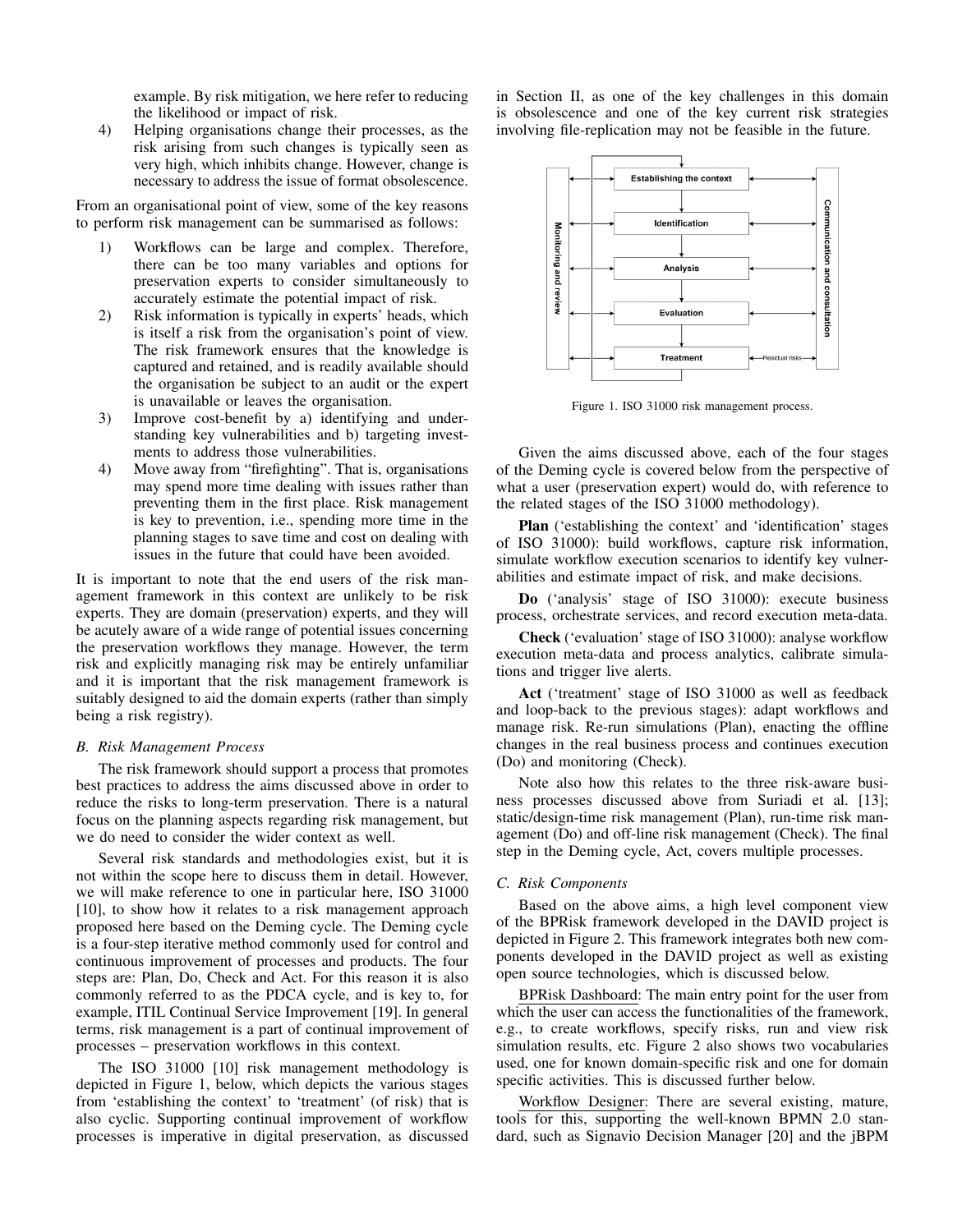

Figure 2. BPRisk framework high level component view.

Designer [21]. The latter has been adopted in the BPRisk framework as it is available as open source.

Workflow Store: This is a component to persist any workflows created, updated or imported. Existing tools, such as jBPM come with multiple persistence options and a RESTful API for accessing and managing the workflows.

Risk Editor: As described above, this component is responsible for allowing users to specify risks. As discussed earlier in this paper, the end-users of this system are not likely to be risk experts. Therefore, the Risk Editor utilises the two vocabularies mentioned above in a semantic risk model, which is used to aid users in specifying risks. See Section V for further discussion.

BPRisk Store: This is a component for persisting risk specifications and risk simulation results (a connection from the Simulation Centre has not been depicted in Figure 2 for the sake of simplifying the diagram).

Simulation Centre: This is a component for managing the running of simulation models for workflows annotated with risk information. This component deals with configuring different simulation scenarios and allows users to visualise and compare the results.

Simulation Model: A stochastic risk simulation model that the Simulation Centre can execute. This component simulates executions of the workflow process and the occurrences of risks defined for the workflow activities. As output, the simulation model gives information on, for example, risk occurrences, time and cost spent on risk, and impact of risk.

Risk Feedback Centre: A component for getting data from real workflow executions that can be used to a) analyse the workflow execution meta-data and b) to modify/adapt/calibrate the workflows (e.g., risk details) and simulation configurations to improve the accuracy for future simulation scenarios.

Workflow Execution: An external software component to the BPRisk framework, which would be invoked to execute a workflow process. This is a source of workflow execution data for the Risk Feedback Centre.

#### *D. Implementation and Integration*

A BPRisk framework prototype has been implemented as a RESTful [22] web application using Java Spring [23]. Figure 3 shows an architecture diagram of the key components that are in scope of this paper.

Web services are denoted with [WAR], comprising the BPRisk web application itself, a simulation service, the jBPM Designer (with Guvnor for workflow storage) and a Sesame service for the OWLim triple store used. The BPRisk web application follows a Model-View-Controller (MVC) [24] design pattern, comprising a shared data model (not discussed here), a control layer (blue) and view components for User Interface (UI) interactions with the users. Due to the MVC RESTful approach taken, it is possible for external client applications to access the data services, such as workflow data, in way that allows flexible compsition of relevant information for the end-user.

As noted above, the jBPM Designer has been integrated for workflow design, i.e., to graphically create new workflows or editing existing workflows. It supports the BPMN 2.0 standard, which allows users to specify workflows using, e.g., events (such as 'start' and 'end'), activities and connections between the activities, such as sequence flows or gateways to represent process logic. Figure 11 gives an example of a BPMN workflow using exclusive OR gateways.

The jBPM Designer uses the jBPM Guvnor as a workflow store by default, which has been adopted in BPRisk. However, to enable integration with other workflow management tools, the BPRisk framework has been designed such that workflow data is accessed via the Risk Data Service API, as depicted in Figure 3. More details are shown in Figure 4. A generic 'Workflow Accessor' component communicates with a specific workflow accessor module that functions as an adaptor. Here, a 'Guvnor Accessor' is shown, which will make a call to the Guvnor Service via its REST API in order to manage workflow information. Within the Risk Data Service API, the workflow data from Guvnor is processed via an 'Activiti BPMN parser' [25] before workflow information is returned in a shared BPRisk data model format (activities, gates and flows).

There are three different data storages depicted in the Risk Data Service API layer:

- 1) Workflow Store: for persisting and accessing the BPMN workflows, using the jBPM Guvnor as discussed above.
- 2) BPRisk Semantic Store: for storing semantic data pertaining to workflows, linking with controlled vocabularies for risks and domain specific activities, enabling semantic reasoning to aid users in creating or optimising their workflows.
- 3) BPRisk Project Store: for storing all other BPRisk data, including workflow projects, users, simulation configurations and simulation results.

A risk simulation model has been implemented in Matlab Simulink [26]. This has been integrated via a separate web service, to enable modularity and scalability as simulations can be computationally heavy. More details of the simulation modelling is provided in Section VI, followed by a discussion of simulation results in Section VII.

## V. SEMANTIC RISK MODELLING

The BPRisk framework utilises a semantic risk model for specifying and reasoning about risks associated with workflow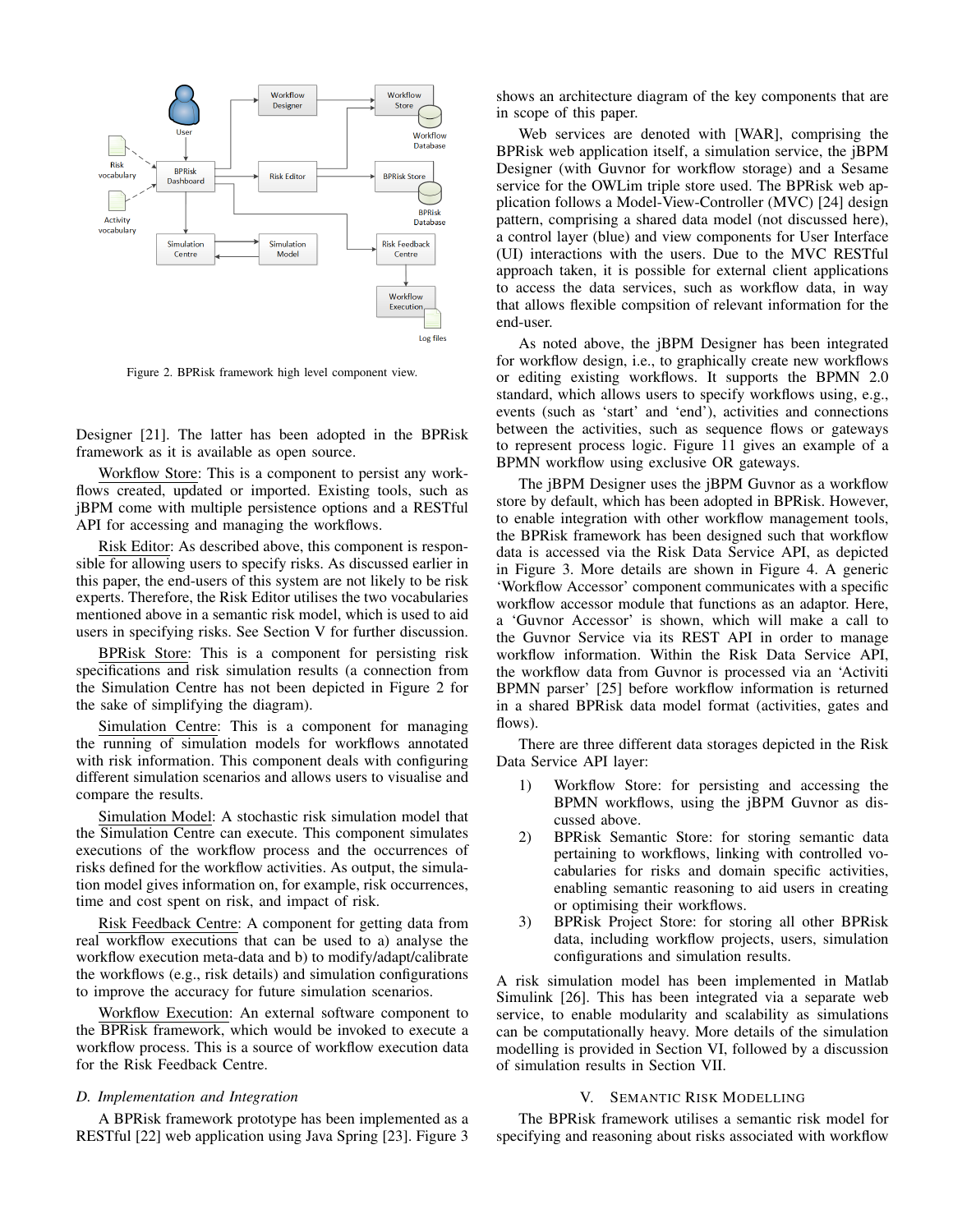

Figure 3. BPRisk architecture diagram.



Figure 4. BPRisk workflow API.

activities. The modelling approach is generic in nature, utilising a multi-level ontology to include domain specific workflow activities and risks.

#### *A. Modelling Approach*

The BPRisk ontology represents information related to risks, controls and activities. This representation allows flexibility and extensibility of the risk model. It can be easily published (e.g., as a set of OWL files), and can be extended in unexpected ways. For example, the BPRisk ontology allows for the possibility of injecting provenance based information that can provide an auditable trail linking the identification of a risk factor (related to a workflow element) to its subsequent treatment using a provenance based ontology such as W3C PROV [27].

The approach to building the ontology is based on work done in the SERSCIS project [28]. The authors use a layered, class-based ontology model to represent knowledge about security threats, assets and controls. Each layer inherits from the layer above. The CORE layer describes the relationships between a central triad (threat, asset, control). A domain security expert creates sub-classes for each of these core concepts to create a GENERIC layer. A system expert further sub-classes the generic concepts to specialise them for the system of interest, creating the SYSTEM layer. Note that this ontology was used in the context of modelling systems and interactions between system components, where it is assumed that a system of a particular type is always subject to the threats identified by the security and system experts. This expert knowledge, therefore, helps the system designer create more secure systems as they may not have this expert knowledge themselves.

The same, layered, ontological approach has been taken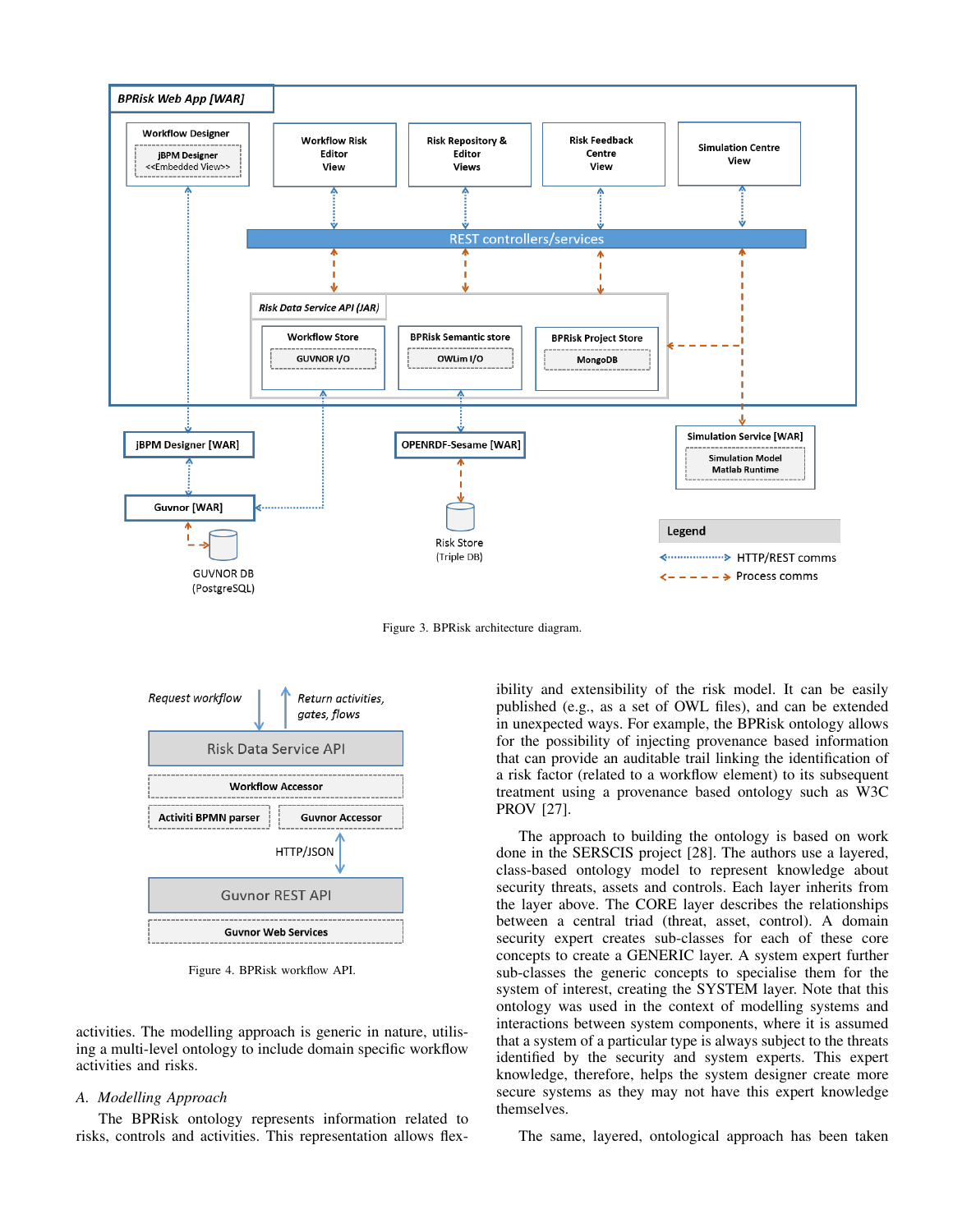

Figure 5. Workflow risk ontology layers.

here, as illustrated in Figure 5, though with a few modifications. While the triad in the CORE layer in SERSCIS includes *Asset*, there is only one asset of value in this context – the digital AV object, which can be affected by different *Activities* in a workflow process (e.g., ingest, storage and transcoding). The term *Threat* used in SERSCIS can be understood as *Risk* in this context. Therefore, the CORE layer in BPRisk comprises a triad of *Risk*, *Activity* and *Control*.

The GENERIC layer from SERSCIS has been renamed to the DOMAIN layer here, as it better reflects the level at which knowledge of domain specific (generic) activities and risks are represented. It is at this level, we incorporate controlled domain vocabularies, which are discussed further below in Section V-C. This layer can be further extended via the SYSTEM layer by users of the BPRisk application.

## *B. Model Definition*

The model focuses on the *Activities* in the preservation life cycle and the *Risks* that are inherent in their execution. *Controls* can be put in place to block or mitigate these *Risks*. The CORE layer comprises *Risk*, *Activity* and *Control*, as well as basic relationships such as 'Risk *threatens* Activity' and 'Control *protects* Activity'. However, the relationship between *Control* and *Risk* is established via rules that abstractly encode how types or super-types of both controls and risks can be linked together (see the following section), to determine the appropriate relationship. That is, a *Risk* is only considered *Mitigated* if an appropriate *Control* is in place. This is illustrated below in Figure 6.

The DOMAIN layer has been developed in the DAVID project for digital preservation, which describes common preservation activities, risks and controls. These are modelled as sub-classes, which can be quite hierarchical. As an example, the DOMAIN level classes in Figure 6 include three sub-classed *Activities*, 'Migration', 'Digital Migration' and 'Transcoding', with an associated risk 'Migration Fails'. Migration in this context refers to converting content in one format into another format. Digital migration refers to converting older analogue content into digital form.

The SYSTEM layer is a further extensible part that would be populated by the users of the BPRisk framework when they build a workflow of specific *Activities* and associate *Risks* to them. For example, a migration workflow may use a specific *transcoding* tool such as FFmpeg [29], which may have specific technical risks not covered by the more generic 'Transcoding' activity. Thus, a 'FFmpeg Transcoding' activity



Figure 6. BPRisk ontology with sub-classing examples. CORE layer entities depicted in white and DOMAIN layer entities in grey.

may be added as a sub-class of 'Transcoding' (see Figure 6). This sub-classing is important, as we can reason about risks throughout the hierarchy, as discussed further in Section V-D.

## *C. Controlled Vocabularies*

In order to enhance the usability of the BPRisk framework, expert domain knowledge is included via the DOMAIN layer of the ontology presented above in Section V-B. The domain knowledge is incorporated via two controlled vocabularies: 1) known domain activities; 2) known risks and controls to the aforementioned activities.

Although the controlled vocabularies reside within one of the three logical layers in the BPRisk ontology, there can be an extensive hierarchy of entries, which is depicted in Figure 7a. For example, we can see that 'Transcoding' is a type of 'Digital Migration' which is a type of 'Migration' activity. Further, for each activity, the controlled risk vocabulary defines common risks and controls for the known activities, such as for the 'Digital Migration' activity, as depicted in Figure 7b. For further details of the activities, risks and controls in the controlled vocabularies, interested readers are referred to [5].

When a user defines a workflow in the BPRisk framework, the domain knowledge embedded in the semantic model is used as follows. First, the activities from the BPMN workflow are extracted via the Risk Data Service API (see Figure 4). The user then maps each BPMN activity to activities in the BPRisk ontology (using the controlled activity vocabulary). Following this, the user will retrieve suggestions of potential risks, as per the controlled risk vocabulary. For example, for a 'Digital Migration' activity, the users will be presented with five possible risks, two of which are inherited from the parent activity 'Migration', as depicted in Figure 7b. The users can then chose which risks apply to the specific activity in the respective workflow.

As noted above, users are also able to add new risks, activities and controls not reflected in the DOMAIN layer. These user-specific additions form part of the SYSTEM layer,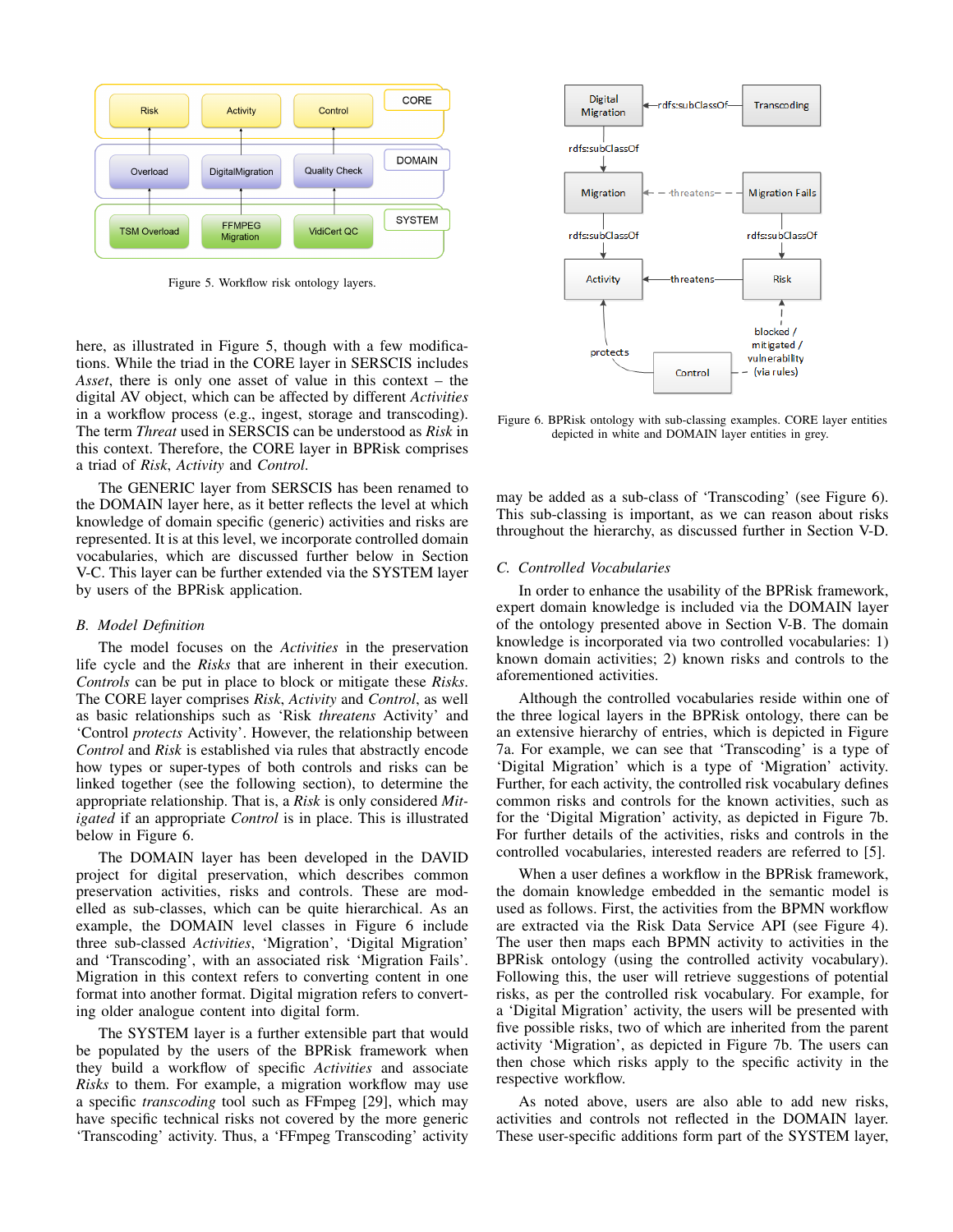

Figure 7. Examples from controlled vocabularies.

extending the knowledge repository. This knowledge is then available to users when working on other workflows. In the following section, we delve into further details on how this functionality is achieved via semantic reasoning.

## *D. Semantic Reasoning*

Providing expert knowledge to users of the BPRisk framework is achieved via semantic reasoning, which is performed according to pre-defined rules.

*Rule Composition:* The layered abstractions CORE, DO-MAIN and SYSTEM in the BPRisk model provide a useful framework within which to characterise generally increasing levels of specialism with respect to workflow activities and their associated risks and controls. Aligned with this arrangement, the rules that create relationships between activities, risks and controls are also expressible within and between these layers. For example, during a video migration activity a risk exists that the copies (that is, the migrated video) will not match the source material. This simple rule is expressed as using the Turtle RDF formalism [30]:

```
:CopiesDoNotMatch a owl:Class ;
  rdfs:subClassOf core:Risk ;
  rdfs:subClassOf [ a owl:Restriction ;
     owl:onProperty core:threatens ;
     owl:someValuesFrom act:Migration
  ] .
```
This risk is applied generally in the DOMAIN level and also to activities derived from the *migration* type - these include *analogue transfer recording*; *digital migration* and *digitisation* activities (as seen in Figure 7a, above). Workflows that include activities that belong to (or are themselves specialities of) this type will automatically generate an instance of this risk when processed by the BPRisk framework. Having identified a risk, one or more controls should be put in place to manage its potential outcomes. Here, the knowledge encapsulated in BPRisk rules can also be used. Activities are said to be 'protected' by controls that are available to manage risk; one very simple protection against a copy mismatch during migration would be to first check the migration

```
:CheckMigration a owl:Class ;
  rdfs:subClassOf core:Control ;
  rdfs:subClassOf [ a owl:Restriction ;
     owl:onProperty core:protects ;
      owl:someValuesFrom act:Migration
  ] .
```
and second, re-do the migration, if required:

```
:RedoMigration a owl:Class ;
  rdfs:subClassOf core:Control ;
  rdfs:subClassOf [ a owl:Restriction ;
      owl:onProperty core:protects ;
     owl:someValuesFrom act:DigitalMigration
  ] ;
  rdfs:subClassOf [ a owl:Restriction ;
      owl:onProperty core:protects ;
      owl:someValuesFrom act:Migration
  ] .
```
Both of these control measures would be suggested by the BPRisk framework when the *'copies do not match'* risk is detected. Sometimes more specific knowledge is available that enhances the more general control procedures offered by the framework. In our example, those specific to protecting digital migration activities would be suggested. Below we see that reintroducing missing meta-data is a possible solution for risks threatening digital migration.

```
:ReintroduceMissingMetadata a owl:Class ;
  rdfs:subClassOf core:Control ;
  rdfs:subClassOf [ a owl:Restriction ;
      owl:onProperty core:protects ;
      owl:someValuesFrom act:DigitalMigration
  \mathbf{1}.
```
When a risk has been identified and controls put in place they can be marked up as either *blocked* or *mitigated*.

*Rule Encapsulation:* Encapsulating the relationships between risks, controls and activities are ultimately encoded as risk classification rules within the ontology knowledge based itself, using SPIN [31]. From a technical point of view, this provides a more flexible method of extending and executing rules incurring zero or only minimal changes to the compiled source used to operate on the results. Running inferencing over the model automatically applies the classification and can also determine the revised state of a workflow when control procedures have been put in place. In our earlier example, we considered the application of controls to act in the presence of risks threatening migration activity. In the SPIN formalism below, we express the fact that the control *check migration* blocks the *copies do not match risk* that is generated in the presence of a *migration* activity.

```
:CopiesDoNotMatch_BlockedBy_CheckMigration_For_Migration
  rdf:type spin:ConstructTemplate ;
  spin:body [
     rdf:type sp:Construct ;
     sp:templates (
         \sqrt{ }sp:object risk:BlockedRisk ;
           sp:predicate rdf:type ;
           sp:subject [ sp:varName "r"^^xsd:string ; ] ;
         ] ) ;
     sp:where (
       [
          sp:object act:Migration ;
          sp:predicate rdf:type ;
          sp:subject [ sp:varName "a"^^xsd:string ; ] ;
```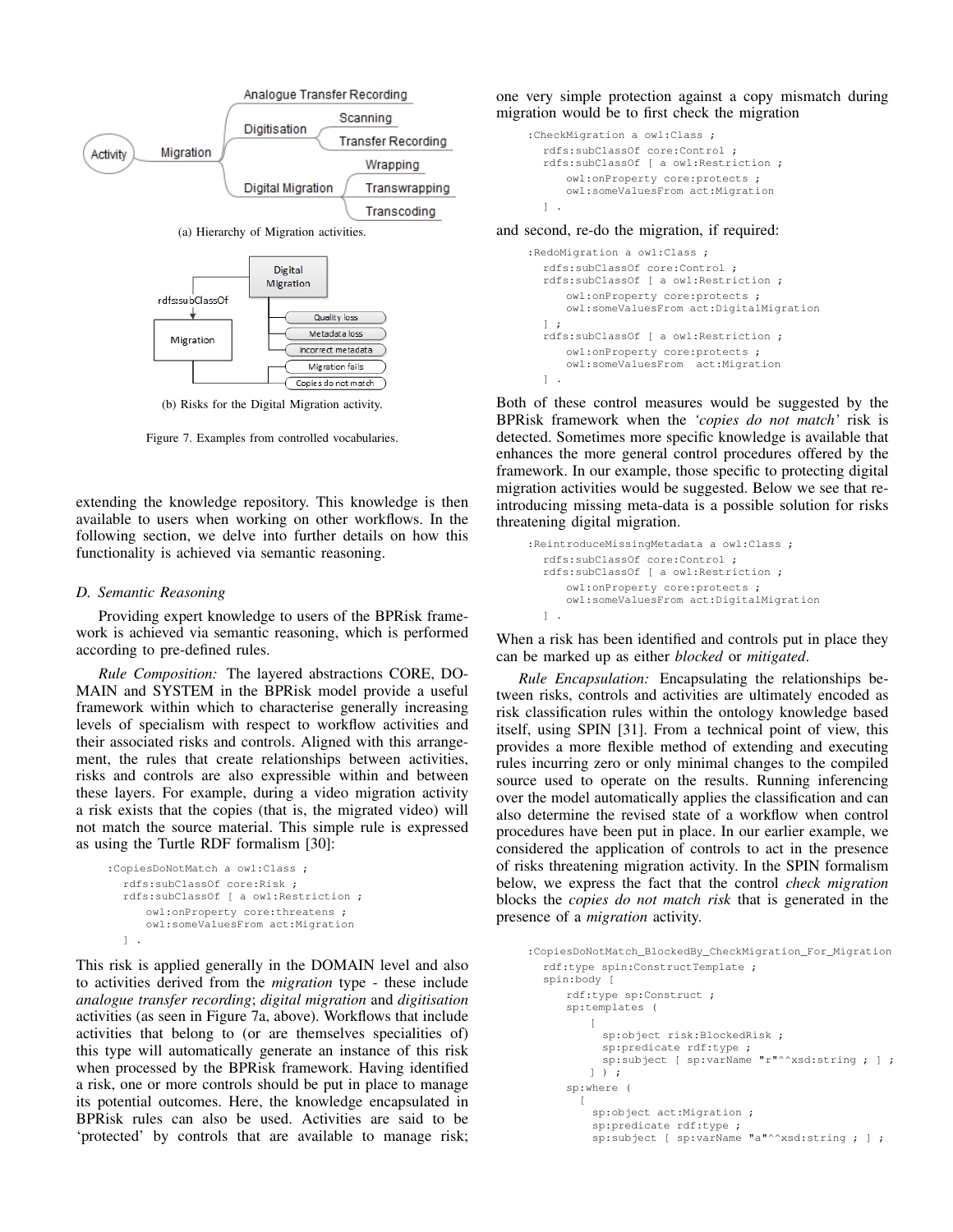```
]
        [
          sp:object risk:CopiesDoNotMatch ;
          sp:predicate rdf:type ;
          sp:subject [ sp:varName "r"^^xsd:string ; ] ;
        ]
        \overline{[}sp:object ctrl:CheckMigration ;
          sp:predicate rdf:type ;
          sp:subject [ sp:varName "c"^^xsd:string ; ] ;
        \begin{array}{c} \hline \end{array}\lceilsp:object [ sp:varName "a"^^xsd:string ; ] ;
          sp:predicate core:threatens ;<br>sp:subject [ sp:varName "r"^^xsd:string ; ] ;
        \begin{array}{c} \hline \end{array}[
          sp:object [ sp:varName "a"^^xsd:string ; ] ;
          sp:predicate core:protects ;
          sp:subject [ sp:varName "c"^^xsd:string ; ] ;
       ] ) ;
] ;
```
rdfs:subClassOf :RiskClassificationRules ; .

In running SPIN rules every time the knowledge about specific workflow activities (contained in the SYSTEM layer) is added we are able to automatically recognise, control and manage risks in a pro-active manner.

As noted above, the SYSTEM layer is developed so that it sub-classes the DOMAIN layer for a specific organisation using the BPRisk framework, as seen above in Figure 6. This should specify the kind of activity in the preservation workflow of interest, e.g., sub-class *Migration* as *DigitalMigration* as seen above in the examples from the DOMAIN layer. Workflow-specific risks can then be automatically generated; for example, the following is a generic construction rule to generate all risks:

```
CONSTRUCT {
    ?uri a owl:Class .
    ?uri rdfs:subClassOf ?gr .
    ?uri rdfs:subClassOf _:b0 .
    _:b0 a owl:Restriction .
    _:b0 owl:onProperty core:threatens .
     _:b0 owl:someValuesFrom ?sa .
} WHERE {
    ?sa (rdfs:subClassOf)+ act:Activity .
    ?sa rdfs:subClassOf ?ga .
    ?gr rdfs:subClassOf core:Risk .
    ?gr rdfs:subClassOf ?restriction1 .
    ?restriction1 owl:onProperty core:threatens .
    ?restriction1 owl:someValuesFrom ?ga .
    FILTER NOT EXISTS {
        ?uri rdfs:subClassOf _:0 .
    } .
    FILTER STRSTARTS(str(?sa),
       "http://david-preservation.eu/bprisk#") .
    BIND (fn:concat(STRAFTER(str(?gr), "#"),
       "_", STRAFTER(str(?sa), "#")) AS ?newclass) .
    BIND (URI(fn:concat(fn:concat(STRBEFORE(str(?sa),
       "#"), "#"), ?newclass)) AS ?uri) .
}
```
This rule finds all activities in the SYSTEM layer and creates a workflow-specific risk for each of the DOMAIN layer risks that threaten the activities' parent class. The name of the workflow-specific risk in this example is generated by concatenation of the DOMAIN layer risk name and the workflowspecific activity name.

# *E. Discussion*

The purpose of the semantic modelling in the BPRisk framework, as mentioned earlier in this paper, is to support the end-users who are typically not risk experts in optimising and building more robust workflows in order to ensure the long-term value of their digital content.

Formal representation of domain knowledge (linking activities, risks and controls) using the BPRisk semantic framework confers upon its users the ability to encapsulate and operationalise expertise in the preservation of media in the context of workflow based processes. Knowledge is structured in terms of i) hierarchies that are capable of expressing general and specialisations of cases (activities or risks) and ii) bespoke networks of connected activities, risks and controls that combine to form rules that flexibly express scenarios applicable to a wide range of workflows. In the example provided above, we explore this ability in the scenario where a risk is mapped to the type (and sub-types) of migration. Here this specific risk is defined as relevant in the context of migration type activities and is managed by a particular recommended control. However, note that the same risk type may also be applicable to other unrelated activities but may not call for the same controls. Managing risk using this formalism, thus, offers the user customisable responses to risk depending on the activity in hand. This has been made possible through the use of an ontological approach to knowledge engineering in which RDF and SPIN technologies have been used to build a knowledge base that is readily extensible by end-users (via the BPRisk Dashboard user interface). This approach, therefore, adds value to media workflow assets by augmenting them with expertise that can be queried and refined at design time, then tested and updated (through simulation and feedback from real-world exectuion, as described in the following section).

A large part of the knowledge base described here is particular to *media workflow* risk management. However, the application of the BPRisk framework is not limited to this enterprise and could be applied to other problem domains in which risk within workflows play a significant role. The underlying BPRisk architecture and services would remain the same, but it should be noted that a significant initial effort would be required to capture and transform knowledge gathered from experts in order to populate the domain layer of the ontology with common activities, risks and controls.

# VI. SIMULATION MODELLING

In this section, we present the work done on workflow risk simulation modelling, which is an integral part of the BPRisk framework. In respective sections below, we discuss the purpose of the simulation modelling, the risk impact model, the risk generation model and risk control procedures. Thereafter, in Section VII, we will present results from simulation modelling on a workflow at ORF, the Austrian Broadcasting Corporation.

# *A. Purpose of Simulation*

The purpose of risk simulation modelling is to help an organisation to reduce cost by designing or optimising workflows in order to reduce the likelihood or impact of risks occurring. For example, it could be used to help justify expenses on technology and quality control tools, showing the anticipated cost of dealing with issues (risks) when they are not addressed (controlled) versus the cost of preventing them. The costs may be less, so we can say there is a ROI. The simulations can help identify the key vulnerabilities in a workflow and to help target investments.

The aim is to expose issues at design-time before a workflow is actually executed. In this paper, the risk simulation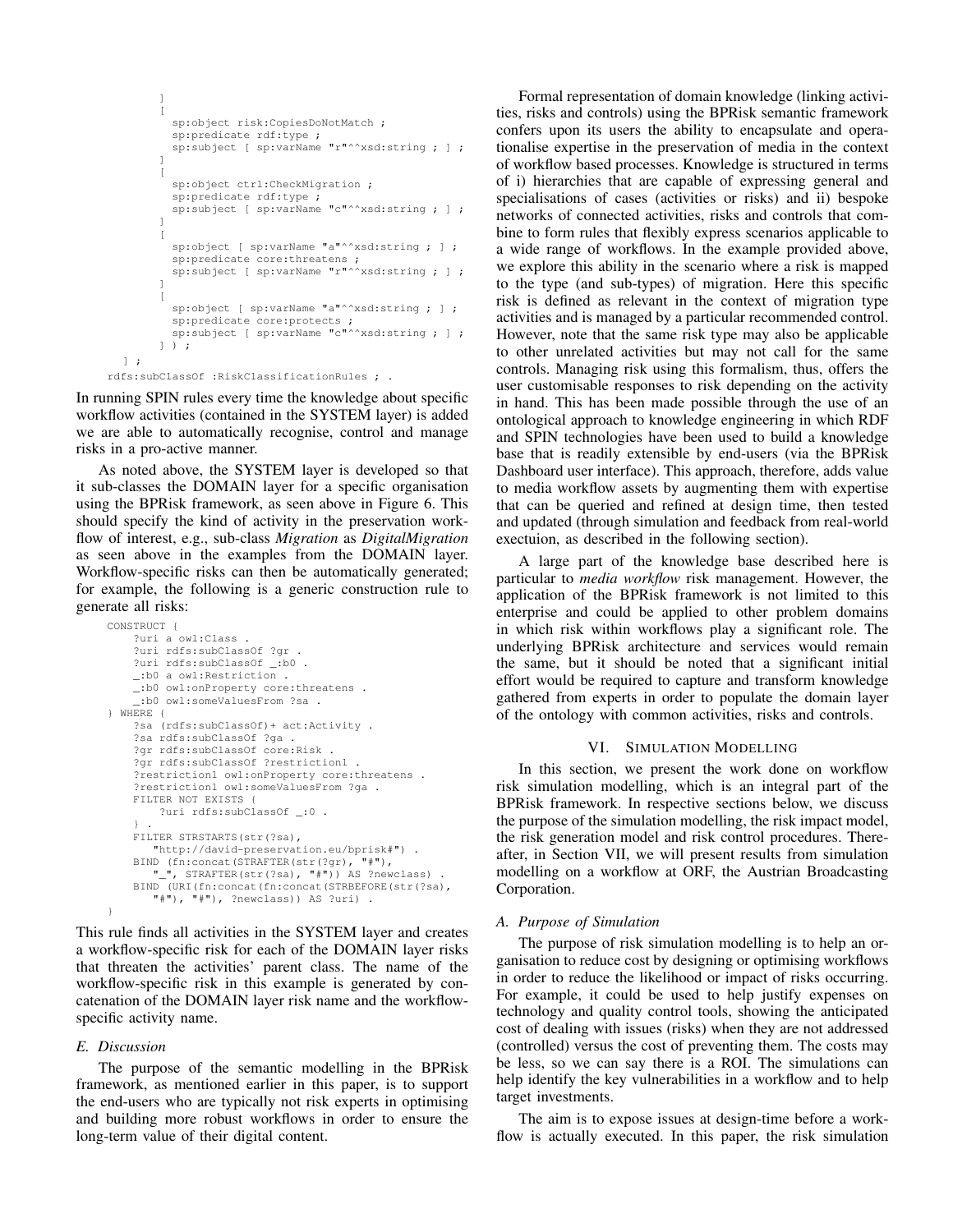addresses issues that could occur in activities conducted in preservation workflows. There could be technical risks, such as a system operation failing, or human errors such as mistakes being done because the person is overloaded by too much content to deal with.

To this end, a stochastic risk management model was developed. This model allows users to simulate different scenarios and to produce confidence intervals for different risk measures, if required, by means of Monte Carlo simulations. Moreover, the stochastic model allows end-users to explore 'what if' scenarios and can be used both during planning and operation stages. The proposed stochastic risk management model consists of three main parts:

- Risk Impact Model.
- Risk Generation Model.
- Risk Control Procedures.

Below we describe each of these parts in detail.

# *B. Risk Impact Model*

To classify possible risks (threats) in digital preservation, we have adopted the Simple Property-Oriented Threat model (SPOT) for Risk Assessment. The SPOT model [32] defines six essential properties of successful digital preservation: Availability, Identity, Persistence, Renderability, Understandability, and Authenticity. Interested readers are referred to the original article for details. However we will give a short definitions of each property and list threats associated with this property.

*Availability* is the property that a digital object is available for long-term use. *Threats*:

- A digital object deteriorated beyond restoration power.
- Only part of the digital object is available for preservation.
- A digital objects is not available for preservation due to disappearing, cannot be located or withheld.

*Identity* is the property of being referenceable. A limited amount of metadata is required for this property. *Threats*:

- Sufficient metadata is not captured or maintained.
- Linkages between the object and its metadata are not captured or maintained.
- Metadata is not available to users.

*Persistence* is the property that the bit sequences continue to exist in usable/processable state and are retrievable/processable from the stored media. *Threats*:

- Improper/negligent handling or storage.
- Useful life of storage medium is exceeded.
- Equipment necessary to read medium is unavailable.
- Malicious or/and Inadvertent damage to medium and/or bit sequence.

*Renderability* is the property that a digital object is able to be used in a way that retains the object's significant characteristics (content, context, appearance, and behaviour). *Threats*:

An appropriate combination of hardware and software is not available, cannot be operated or maintained.

- The appropriate rendering environment is unknown.
- Verification that a rendering of an object retains significant characteristics of the original cannot be done (e.g., a repository is unable to perform sufficient quality assurance on migration due to volume).
- Object characteristics important to stakeholders are incorrectly identified and therefore not preserved.

*Understandability* requires associating enough supplementary information with archived digital content such that the content can be appropriately interpreted and understood by its intended users. *Threats*:

- The interest of one or more groups of intended users are not considered.
- Sufficient supplementary information for all groups of intended users is not obtained or archived.
- The entire representation network is not obtained or archived.
- Representation network of supplementary information is damaged or otherwise not renderable in whole or in part.

*Authenticity* is the property that that a digital object, either as a bitstream or in its rendered form, is what it purports to be. *Threats*:

- Metadata and/or documentation are not captured.
- Metadata maliciously or erroneously describes the object as something it is not.
- A digital object is altered during the period of archival retention (legitimately, maliciously or erroneously), and this change goes unrecorded.

Since not all possible threats/risks in digital preservation workflows will fall in the six properties mentioned above, we introduce an extra possible state in the SPOT model for such cases: *Other*.

# *C. Risk Generation Model*

The stochastic risk generation model is based on simulating a workflow in which risks associated with workflow activities take place based on risk occurrence probabilities and dependencies between risks. Dependencies between risks can be within a single activity or between consecutive activities. Below, we given an overview of the data that is needed for workflow simulation, divided into the following categories for convenience: general, workflow-related, risk-related, control-related and other simulation parameters.

General data:

- The purpose of the workflow under consideration. That is, what the workflow does, inputs and outputs to/from the workflow.
- The objectives of risk analysis for this workflow.

Workflow-related data:

- List of activities in the workflow, a short description of each activity, and how the activities are connected between each other.
- Decision points in the workflow, and based on records or previous experience how often each decision are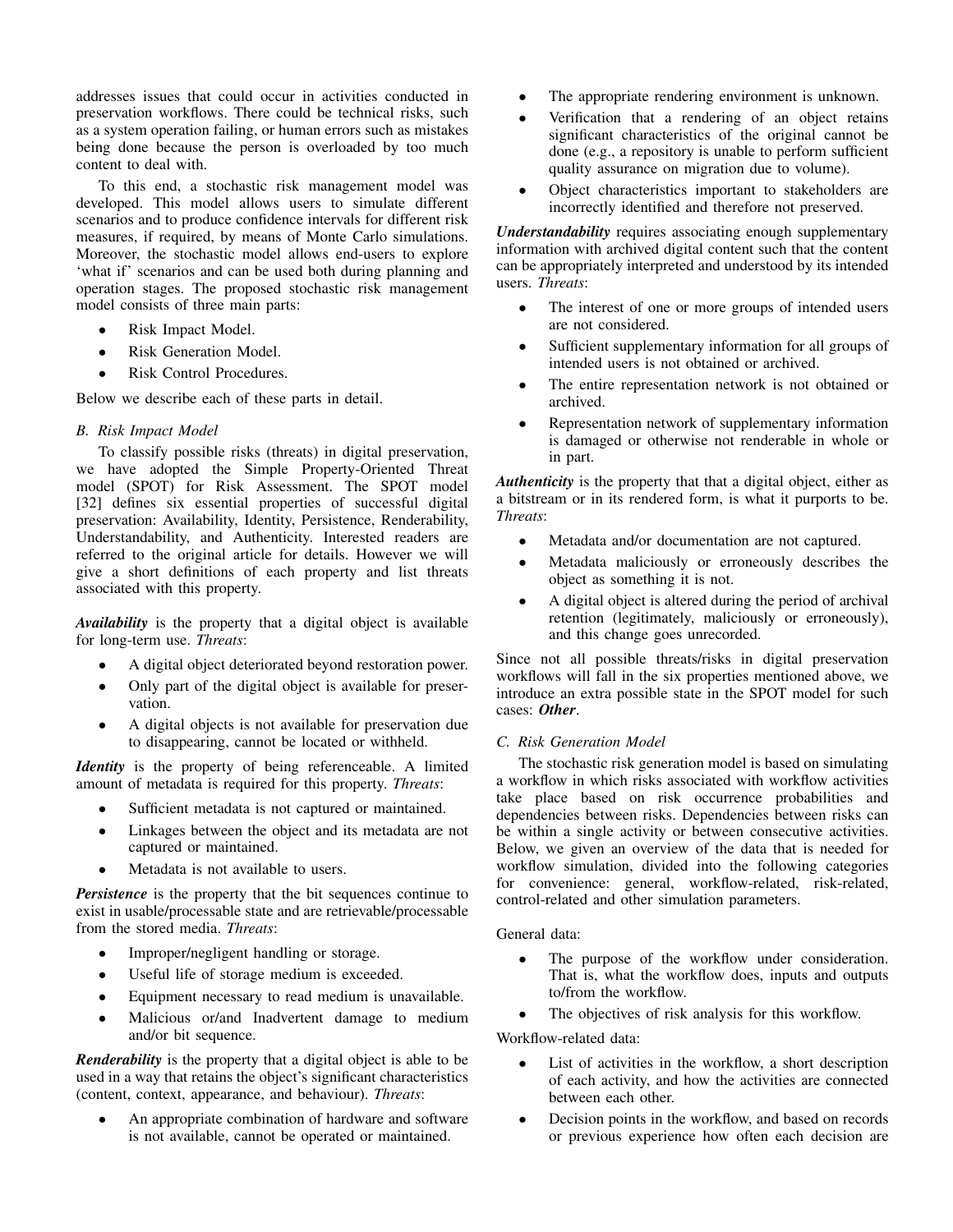usually made at each decision point (e.g., at decision point 1, D1 will be made approximately 90% of the time and D2 10% of the time).

Risk-related data (for each activity):

- List of risks (threats) which can take place and their descriptions.
- Any dependencies between the risks in the same activity and/or risks from different activities. E.g., can the risks in the same activity occur simultaneously?
- Frequency of each risk occurrence, either from records or estimated based on the previous experience; frequencies of more than one risk taken place in a activity if relevant; any changes in frequency of occurrence of some risk in the activity if other risk in the same activity took place.
- For each risk
	- Probability (frequency) of occurrence.
	- Detection level (if known).
	- Negative impact on workflow measured in monetary values, percentages or some impact scale.
	- Affected SPOT properties (explained further below).
- If combination of risks can occur:
	- Frequency of combined occurrence.
	- Multiplication factor, which is used to update the probability of a risk if combinations of risks occur either in the same or previous activity.

Control-related data (for each risk):

- Is anything done on the fly (Ad-Hoc Control)? If yes, is the Ad-Hoc Control procedure covered by budget overheads? How effective is the Ad-Hoc Control procedure (a value for 'Expected Success' would be provided)?
- Are Active Control procedures available for a given risk and activity? If so, is there a delay before the Active Control takes place?
- List all other control procedures dealing with this risk and their effectiveness.
- If more than one procedure dealing with risk is available, describe conditions when different procedures are activated.
- List costs associated dealing with risk and time spent on dealing with risk.
- Describe how negative impact is reduced when Ad-Hoc or/and other control procedures are applied.

Other simulation parameters:

- Number of items to be processed through a workflow.
- Annual throughput of items.
- Number of items to be processed during a day, week, month or year.

The risk occurrence probability is calculated based on the Estimated Frequencies (EFs) of risks provided by a user. We assume here, that EFs of risks are based on a pre-defined annual throughput of a given workflow, and, therefore, a risk occurrence is simulated on a per item basis. If a pre-defined annual throughput of the workflow changes, the new estimated frequencies can be updated using Estimated Frequency Factor (EFF) provided by the user. For example, if we are interested in processing N items per month, which is equivalent to  $12 \times N$ items per year, then the EF for risk  $i$  in activity  $j$  can be calculated as:

$$
EF_{new}(i,j) = 12 \times N \times EFF(i,j)
$$
 (1)

where  $EFF(i, j)$  is the Estimated Frequency Factor for risk  $i$  in activity  $i$ .

 $EF_{new}(i, j)$  represents a frequency per year in this form.

The probability of risk occurrence based on EF per item can be calculated as follows.

$$
P(risk for 1\,item) = \frac{EF}{N_{items}}\tag{2}
$$

where  $EF$  is the estimated frequency based on a predefined throughput for a given workflow in  $pD$  (per day),  $pW$ (per week),  $pM$  (per month) and  $pY$  (per year).

 $N_{items}$  corresponds to a number of items that can be processed in a day/week/month/year, based on this pre-defined throughput.

If the throughput of items is changed, then instead of  $EF, EF_{new}$  will be used in conjunction with new values  $pY$ , pM*,* pW *and* pD*.*

By the nature of dependency between risk occurrences, all risks can be divided in the following groups:

- 1) Risks do not have any known dependency between each other and it is assumed that they cannot occur simultaneously.
- 2) The frequency of one risk in a given activity changes temporally if another risk in this activity took place. In this case these risks can occur simultaneously. Otherwise, both of the risks can occur only one by one (mutually exclusive).
- 3) The frequency of *Risk A* in the next activity changes temporally if *Risk B* in the previous activity occurs. This situation will be modelled as follows: if *Risk B* took place, then the frequency of *Risk A* is changed accordingly (for a single run of the workflow).
- 4) The risks can occur simultaneously. In this case the frequencies of each risk and the frequency of risks occurring simultaneously are used to simulate such a situation. In this case 'Estimated Frequency' means that only a given risk took place, 'Frequency of Combined' shows the joint frequency of risks.

The identification of risk generation groups will be done automatically by checking corresponding values in order of priority:

- 1) Multiple Risk-Entry per Activity.
- 2) Multiplication Factor.
- 3) Frequency of Combined.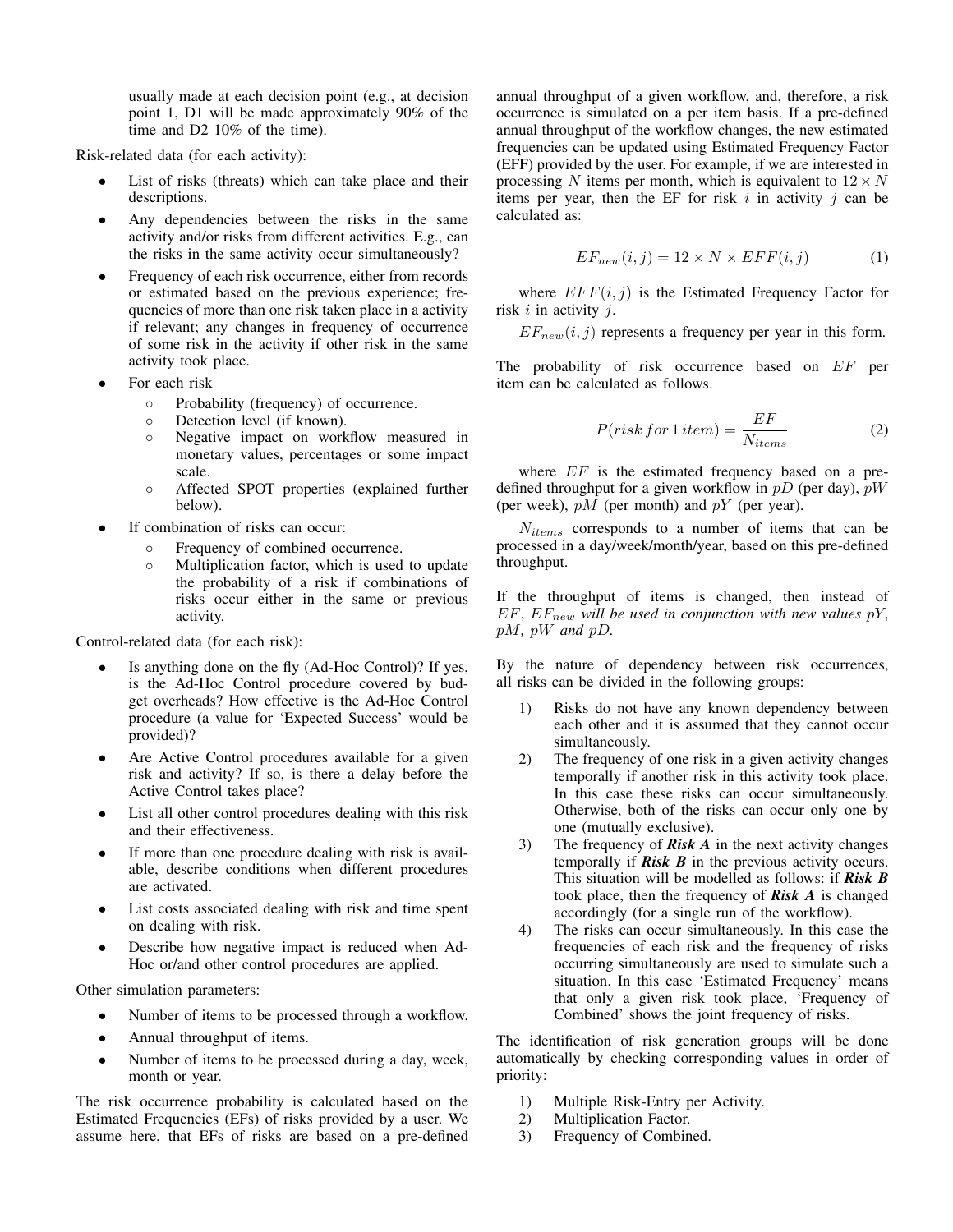A Detection Level parameter allows us to simulate whether a risk was detected or not. If risk is detected, then procedure dealing with risk will be put in action (see the next section). Otherwise we mark affected SPOT properties and record level of Negative Consequences (NC). An example of risk specification and related simulation configuration is given in Table I.

## *D. Risk Control Procedures*

The stochastic risk management model implements a procedure of dealing with risk that comprises two types of controls: Ad-Hoc Control and Active Control. These controls only apply if a risk is actually detected. The schematic presentation of Risk Control procedures is shown in Figure 8. If a risk is detected, then the Ad-Hoc Control procedure is started. Active Control is applied only if a cost spent on an Ad-Hoc Control procedure is higher than a pre-defined value. This is generally only likely to be issued for large and significant risks and could be, for example, re-training staff or allocating more resources. This type of control would typically incur additional cost and time to be put into place. However, note that Active Control is not necessarily available for all activities/risks. In this case only the Ad-Hoc Control procedure is applied to dealing with those risks.



Figure 8. High level risk control flow chart. For simplicity, negative consequences are not shown, but do occur along with 'SPOT impact'. Similarly, time spent on dealing with risk is omitted; just referring to financial cost.

The details of the Ad-Hoc Control procedure are illustrated in Figure 9. It can be covered by overhead or not. Overhead is a term used here for either a budget or a percentage of resources set aside *a priori* to cover the cost of dealing with issues. If not covered by overheads, it will result in cost and time spent with dealing with the risk. However, if the Ad-Hoc Control procedure is covered by overhead and has 100% Expected Success of Ad-Hoc counter-measures, then a) the risk does not have any effects on the assets properties (SPOT model) or Negative Consequences and b) there are no (extra) costs associated with dealing with the risk.

If the Expected Success of the Ad-Hoc Control procedure is not 100%, then, based on the number of items to be processed



Figure 9. Ad-Hoc Control procedure flow chart. For simplicity, negative consequences are not shown, but do occur along with 'SPOT impact'. Similarly, time spent on dealing with risk is omitted; just referring to financial cost.

through the workflow and Excepted Success rate, additional Ad-Hoc Control procedures are performed as follows.

- 1) For up to 10 items: the 1st attempt of the Ad-Hoc Control procedure always successful independent of the Expected Success rate provided for the respective risk.
- 2) For 11 to 100 items: 2nd attempt will be always successful if the Expected Success rate is 50% or above. 3 attempts will have to be made otherwise to achieve success.
- 3) For 101 to 1,000 items: 3rd attempt will be needed to reduce the Negative Consequences to zero.

Note that, in this case, the Ad-Hoc Control procedure is performed until Negative Consequences is zero or near zero. In general, the number of attempts needed is equal to the order of the number of items to be processed via the workflow. Let us take an example:

*A risk is detected for 500 items, and we have a 90% Expected Success rate for this risk.*

*This means the 1st attempt will resolve the issue for 450 items*  $\rightarrow$  *50 items remaining.* 

*The remaining 50 items are subject to a 2nd attempt*  $\rightarrow$  5 *items remaining.*

*The remaining 5 items are then subject to a 3rd and final attempt, and for up to 10 items, we have modelled the attempt to have a 100% success rate, regardless of the value provided for the Expected Success rate.*

*For each attempt, time and cost is accumulated, and it is this sum that is subject to the Active Control check; i.e., if this exceeds some pre-defined threshold.*

The general formula for calculating costs of the Ad-Hoc Control procedure is as follows: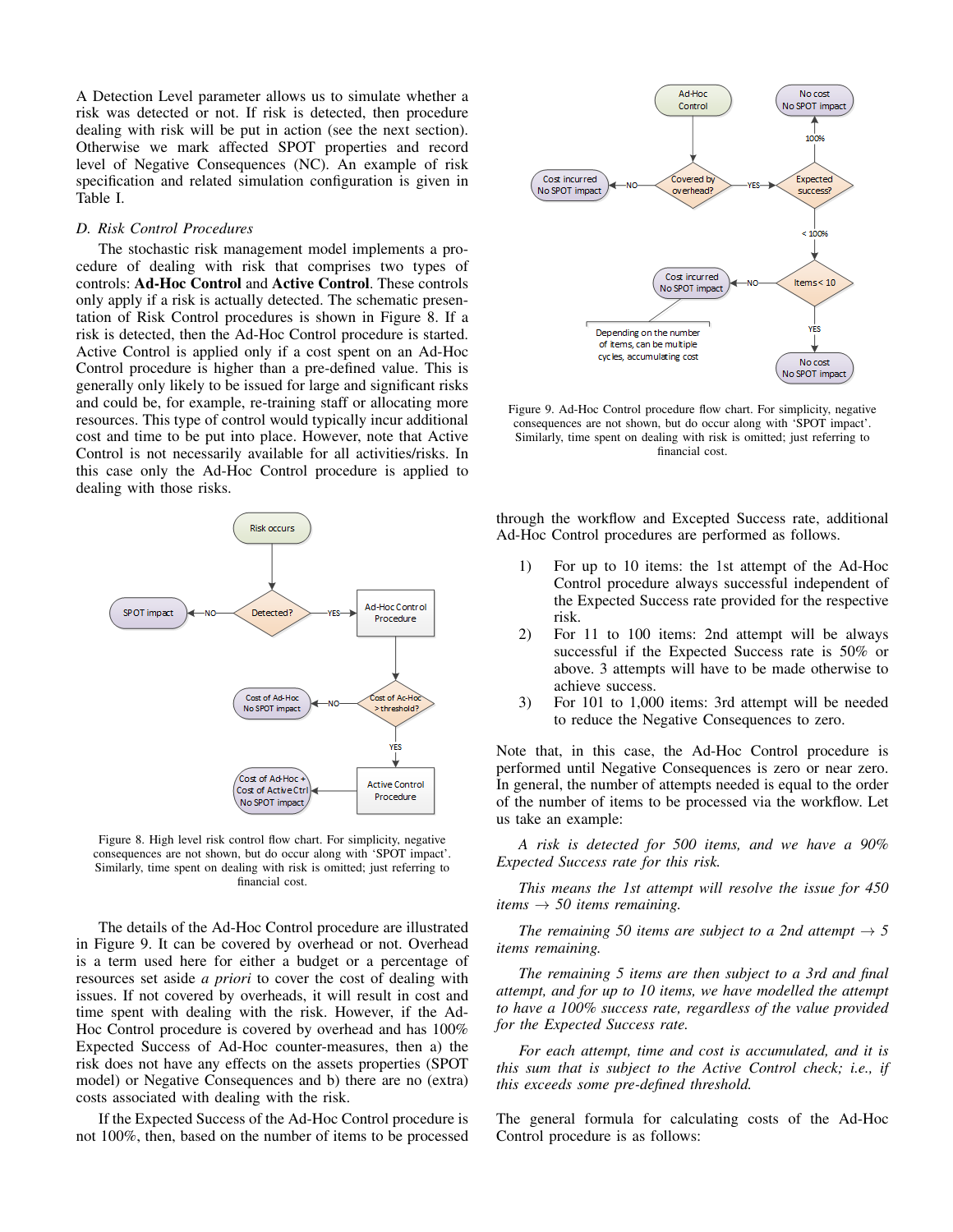TABLE I. Risk specification example.

|                                                   | <b>TSM Retrieve</b>                     |                       | <b>Mapping Control</b>                  |                                         |  |
|---------------------------------------------------|-----------------------------------------|-----------------------|-----------------------------------------|-----------------------------------------|--|
|                                                   | Wrong file selected                     | <b>Retrieve fails</b> | <i><b>Overload</b></i>                  | Wrong assessment                        |  |
| <b>Estimated Frequency</b>                        | 5 per year                              | 5 per year            | 2 per month                             | 2 per month                             |  |
| <b>Estimated Frequency Factor</b>                 | 0.0004166                               | 0.0004166             | 0.002                                   | 0.001                                   |  |
| <b>Multiplication Factor</b>                      |                                         |                       |                                         | 5                                       |  |
| Multiple Risk Entry per<br>Activity               | N <sub>0</sub>                          | N <sub>0</sub>        | Yes                                     | Yes                                     |  |
| Frequency of combined                             | None                                    | None                  | None                                    | None                                    |  |
| Detection Level                                   | 90%                                     | 100%                  | 100%                                    | 75%                                     |  |
| Level of Severity                                 |                                         |                       | $\overline{2}$                          | $\overline{2}$                          |  |
| Expected Success of Ad-Hoc<br>counter-measures    | 100%                                    | 90%                   | 50%                                     | 90%                                     |  |
| Cost associated with Risk<br>(CAR per hour)       | €50                                     | €50                   | €70                                     | €50                                     |  |
| Time spent on dealing with risk<br>(TAR per item) | $0.1$ hrs                               | $0.2$ hrs             | $0.5$ hrs                               | $0.2$ hrs                               |  |
| Cost for Active Control strategy<br>(CACS)        | €800                                    | None                  | $\epsilon$ 1,000                        | €800                                    |  |
| Active Control Activation rule                    | $(CAR \times TAR) \times$<br>1.2 > CACS |                       | $(CAR \times TAR) \times$<br>1.0 > CACS | $(CAR \times TAR) \times$<br>1.2 > CACS |  |
| Delay of Active Control (days)                    | 5                                       | $\mathbf{0}$          |                                         | 22                                      |  |
| <b>SPOT</b> Availability                          |                                         |                       |                                         |                                         |  |
| <b>SPOT</b> Identity                              | $\mathbf{0}$                            | $\overline{0}$        | 0                                       | $\Omega$                                |  |
| <b>SPOT</b> Persistence                           | $\overline{0}$                          | $\overline{0}$        | $\overline{0}$                          | $\Omega$                                |  |
| <b>SPOT Renderability</b>                         | $\mathbf{0}$                            | $\overline{0}$        | 0                                       | $\Omega$                                |  |
| <b>SPOT</b> Understandability                     | $\mathbf{0}$                            | $\mathbf{0}$          | 0                                       | $\boldsymbol{0}$                        |  |
| <b>SPOT</b> Authenticity                          |                                         | $\mathbf{0}$          |                                         |                                         |  |

$$
cost = TAR \times CAR \times \sum_{i=1}^{k} n_i
$$
 (3)

where  $TAR$  is the time needed for dealing with risk for one affected item,

 $CAR$  is a cost associated with dealing with risk for 1 hour T AR.

 $k$  is a number of attempts of the Ad-Hoc Control procedure calculated as described above, based on a number of items passing through the workflow.

 $n_i$  is a number of affected items after each Ad-Hoc effort calculated as a product of the number of affected items before the  $i^{th}$  attempt and (1 - success rate of Ad-Hoc) in decimal points.

Active Control is applied only if a cost spent on Ad-Hoc Control exceeds a pre-defined allocation of available resources for Ad-Hoc Control (CACS). Active Control does not need to be defined for all activities/risks. However, if Active Control is available then a check is needed for its activation. The activation of Active Control is possible after any number of Ad-Hoc Control procedures according to the following formula:

$$
[TAR \times CAR \times (n_i + n_r)] \times k > CACS \tag{4}
$$

where  $k$  is an activation coefficient.

 $n_i$  is the number of affected items in the  $i^{th}$  Ad-Hoc attempt.

 $n_r$  is the number of remaining items that have to be processed during delay of Active Control.

An additional check has to be performed if  $n_r < \frac{PID}{2}$ ,

then Active Control is suspended (called off) even if the condition in Equation (4) holds. PID is a number of items which can be processed during delay of Active Control. For example, if 'Delay of Active Control' is 1 week, PID = 230. Then, if after 1 Ad-Hoc Control procedure, 100 affected items are left, no Active Control is activated.

If the condition in Equation (4) is true, then Active Control will be applied. Otherwise the Ad-Hoc Control procedure is used. In case of applying the Ad-Hoc Control procedure, NC = 0 and no SPOT properties are affected. Since Active Control incurs a delay, the cost of dealing with risk is calculated as follows:

$$
cost_{risk} = cost_{ad-hoc} + cost_{ad-hoc-pid} + CACS
$$
 (5)

where costad−hoc is the cost of the Ad-Hoc Control procedure before the activation of Active Control.

costad−hoc−pid is the cost of the Ad-Hoc Control procedure during delay before Active Control has effect.

Active control will be activated for a given activity only if a sufficiently large number of items will pass through an activity. For the example workflow scenario discussed in the following section, a threshold of 100 files was chosen according to the practices at ORF.

## VII. BPRISK APPLICATION AND RESULTS

In this section, we give an example of how the BPRisk framework has been applied in the design of a workflow in collaboration with the Austrian Broadcasting Corporation, ORF. Respective sections below present a workflow, simulation scenarios, results from simulation modelling and an discussion by ORF to evaluate the accuracy and value of the simulation results.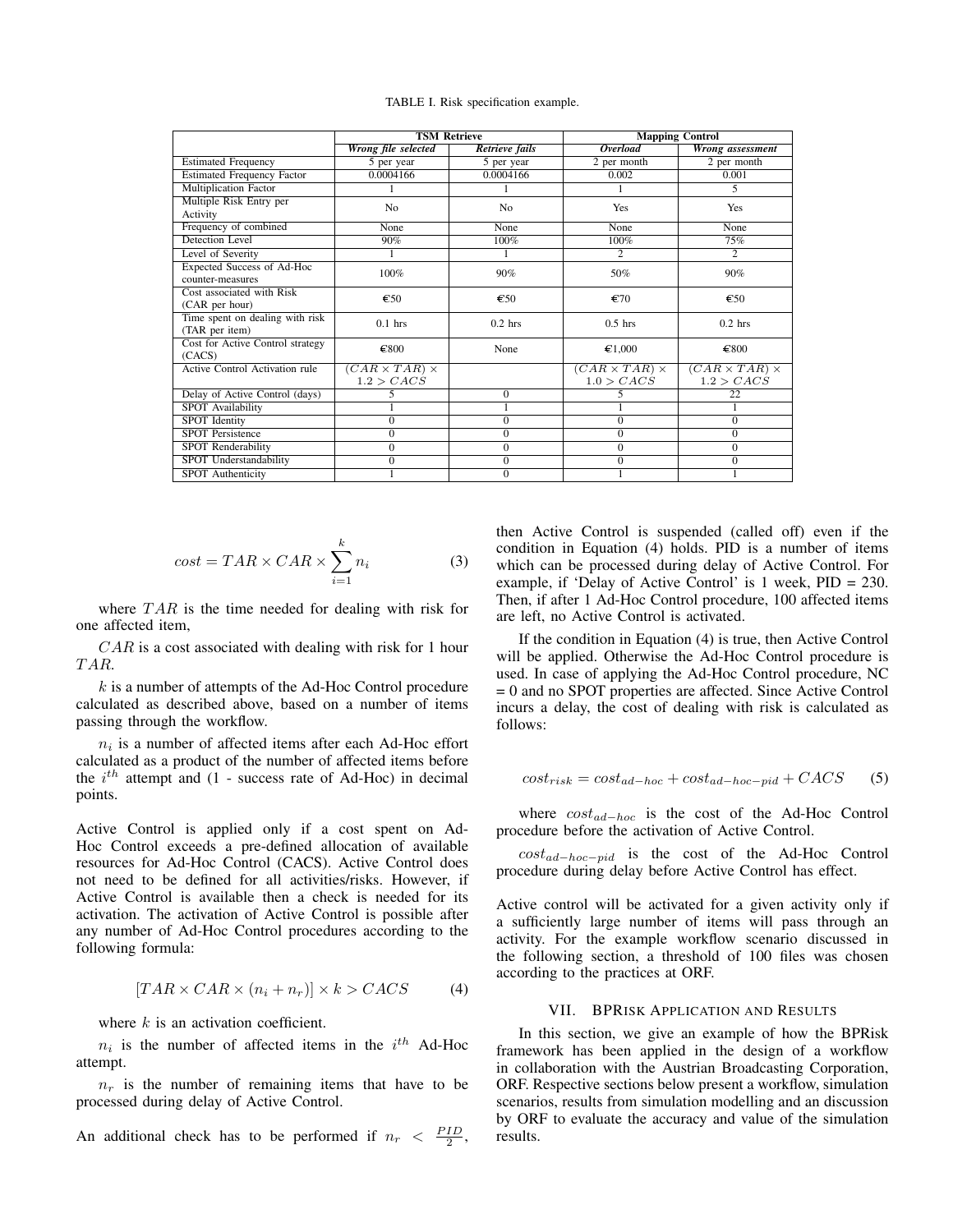## *A. MXF Workflow*

Within the DAVID project, the BPRisk framework has been developed with use cases from both the French National Archive (INA) and the Austrian Broadcasting Corporation (ORF), such as planning for migration of old, analogue, content into new, digital, formats (digital migration). Here, we include an example of the use of BPRisk in the planning of an MXF Repair workflow at ORF, which has been used within the DAVID project for validation purposes. MXF is an abbreviation for a file format; Material eXchange Format. The standard for its use is ambiguous in places and some tool implementations are inconsistent. The result is format compatibility issues, i.e., the files may not standard compliant and, therefore, may not be possible to play in the future. The MXF workflow uses a service called CubeWorkflow [33], which analyses media files for compatibility issues at the file wrapper and bit stream levels. For this scenario MPEG-2 [34] encoded (bit stream) MXF (wrapper) D-10 (SMPTE 356M) [35] files were used. A logical view of the different layers of a digital AV file is illustrated in Figure 10. After the workflow design (planning) was completed, the workflow was executed and the results of the planning could be compared with the monitoring data collected during its execution (see Section VII-D, below).



Figure 10. Logical view of layered structure of AV files.

The MXF Repair workflow is depicted in Figure 11, which consists of 9 activities and 2 exclusive OR gateways (both pertaining to points where errors may be detected and handled) Each activity is briefly described as follows:

TSM Retrieve: an activity representing the retrieval (download) of MXF files from a Tivoli Storage Management system (TSM; an LTO tape based IT storage unit).

CubeTec Repair Server Input-Share: network storage on the CubeTec Repair Server to store the retrieved MXF files from the previous activity in order to be processed by the Cube Workflow system.

Cube Workflow: this activity represents a black-box of the Cube Workflow system executing a general analysis (of the Wrapper and Streams) of the MXF files in the INPUT-Share (previous activity). This analysis will detect relevant file errors, attempt to repair errors, and conduct a final control/analysis check of the repaired files. The MXF files passing the final check will be transferred to the ESYS Input-Share.

ESYS Input-Share: network storage in the ESYS Serverframework to gather files for Upload. ESYS = Essence Storage System (by IBM), used by ORF.

Upload: general storage step of ESYS, where MXF files are written to LTO tapes in ESYS and registered in FESAD (the TV Archives MAM), including the production and registration of preview files and keyframe light tables.

Mapping Control: this activity is a manual quality control of the automatic mapping results from the upload process, which is conducted by a person. This is done by comparing the file content (video, audio) with the descriptive metadata in the FESAD entry.

Repair: this is an optional step, if the previous Mapping Control revealed a mapping error; manual "reallocation" of the affected file(s) from the wrong FESAD entry to the correct one.

Preview Alignment: manual setting of correct IN and OUT markers of video footage via a special Preview Alignment Tool to mark the beginning and end of specific sections. This step is needed to avoid wrong preview ranges in clustered contents and alike.

Repair / Adjustments: this final activity covers other necessary manual repairs in descriptive and technical metadata (this is a general activity at ORF whenever major changes are done in a FESAD entry).

This is a small workflow, which is ideal for validation and visualisation to help clarify aspects of the risk specification and role of workflow simulation in the BPRisk framework. However, workflows can be significantly larger and more complex, which is a trend we can expect to continue in the future given the adoption of automated tools for carrying out workflow activities in the media industry. This, in turn, will increase the demand for tools to help with workflow planning and analysis.

In the DAVID project, the DOMAIN layer of the BPRisk ontology has been created based on controlled vocabularies for preservation activities, tools and risks, which has been discussed above in Section V-C. Each of the workflow activities have been mapped to activities in this controlled vocabulary. For example, the first activity in the workflow, 'TSM Retrieve', maps to 'Acquisition/Recording' in the preservation vocabulary. And two risks have been identified for this activity: a) wrong file selection and b) retrieve fails. The semantic reasoning rules discussed above, in Section V, enables the BPRisk framework to prompt users with such risks at design time when they add the activity to the workflow they are designing.

After specifying risks for the different activities, workflow simulation scenarios were set up with ORF for this workflow. To simulate workflow execution, additional parameterisation is required, such as estimates for how often the risks are likely to occur, and the expected time and costs for dealing with any issues that may occur. Values were set based on the experiences the workflow and technical experts at ORF have of the tools and activities used in the workflow, as well as observations from monitoring data where available. In the future, these estimates are intended to be updated and improved via the Risk Feedback Centre, as discussed above in Section IV-C.

#### *B. Risk Simulation Configurations*

In the MXF Repair workflow, each activity has got two risks that can occur. The risks are a mixture of system and human errors. For example, the 'Retrieve Fails' risk for the 'TSM Retrieve' activity is caused by technical error, while the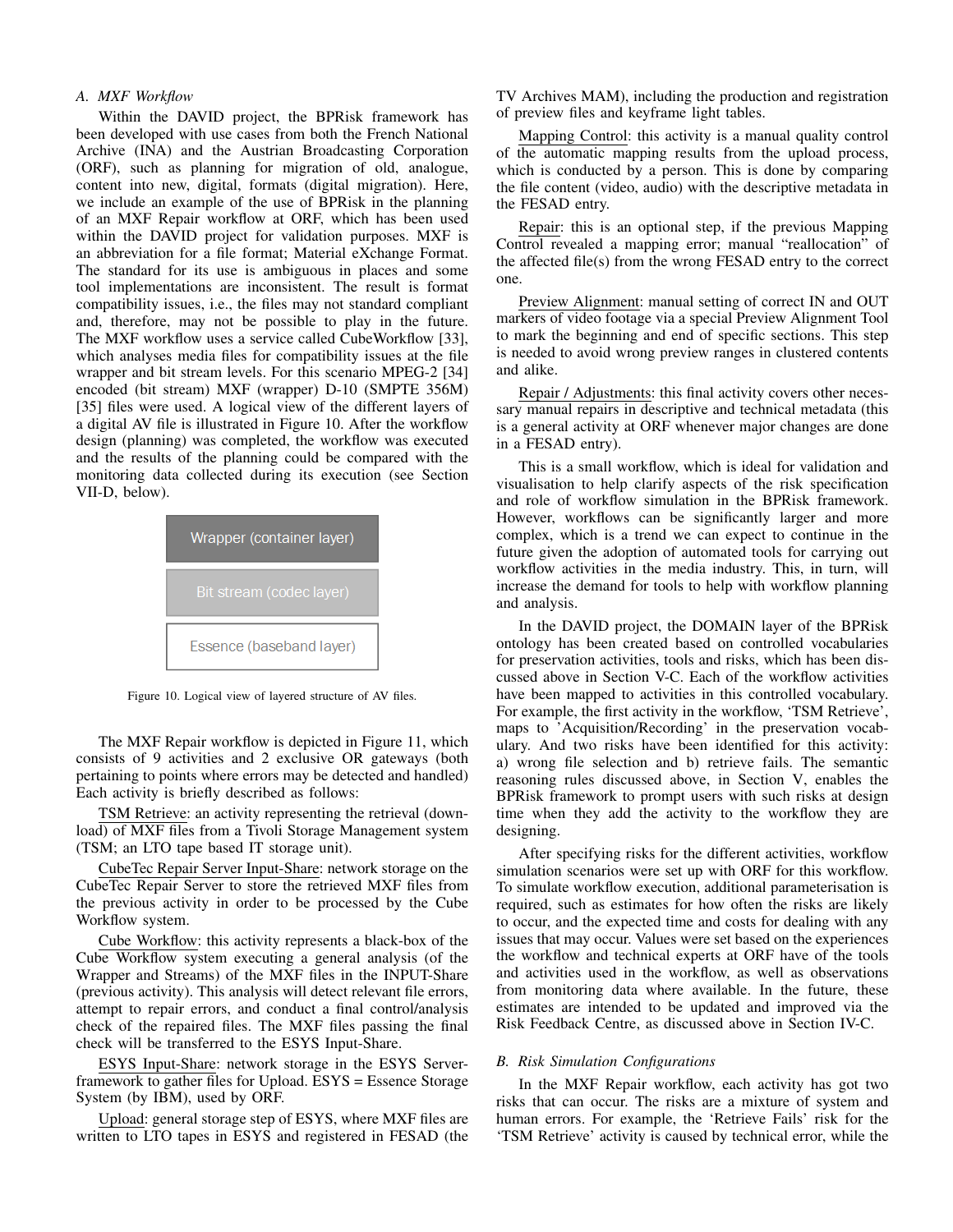

Figure 11. MXF Repair workflow.

'Wrong Assessment' risk for the 'Mapping Control' activity is caused by human error.

For some activities, the two risks are mutually exclusive, i.e., they cannot occur simultaneously; e.g., for the 'TSM Retrieve', 'Cube-Tec Repair Server INPUT-Share' and 'ESYS input-Share' activities. The activity 'Upload' has got two risks that can either happen independently or simultaneously, which requires a combined frequency risks occurrence to be provided for this activity. Moreover, if the risk 'Copy Error' takes place in the previous activity ('ESYS Input-Share'), then the frequency of the risk 'Fails' (for the 'Upload' activity) increases slightly (temporally). For the rest of the activities, risks have the following dependencies: initially the risks are modelled as mutually exclusive, however, if the 'Overload' risk takes place then the frequency of the second risk increases by the given Multiplication Factor and occurrence of this second risk is simulated with the new frequency. That is, if 'Overload' occurred, it can cause the second risk such as wrong assessment or wrong mapping to take place too.

After the activity 'Mapping Control', the simulation procedure will check whether any errors took place (the first XOR gate). If there are errors, then the 'Repair' activity is performed. The probability of any errors is 0.1%, i.e., the 'Repair' activity will take place very seldom during the workflow runs. A condition after the 'Preview Alignment' activity checks whether any error or discrepancy is present. It is known that probability of this error/discrepancy is 60%.

The Estimated Frequencies for each risk are estimated based on an annual throughput of approximately 12,000 files (1,000 monthly, 230 weekly, 46 daily). It is assumed that the MXF Repair workflow runs 15 working hour per day, 5 days a week, 22 working days in a month and 264 working days in a year.

## *C. Simulation Results*

Two simulation scenarios were explored for this workflow, since ORF were interested in a comparison between what is currently done to control risk and a worst-case situation in which no risks were controlled. The 'no control' scenario in this sense serves to demonstrate the importance of what is currently done. For this purpose we ran simulations with 1,000 items (files) processed via a workflow 10,000 times. Given the throughput figures presented above, this equates to 22 days of executing the workflow. The results discussed here are focused on demonstrating the type of insights the simulation modelling gives users in terms of performing risk management for business process workflows. Due to commercial sensitivity, certain parameters such as the financial cost of dealing with risk, are not accurate.

When a simulation is executed in the BPRisk framework, the UI has been designed to give an overview of key facts. For example, for a simulation scenario of the existing set-up for controlling risk:

Risk affecting the most items (88): Upload Fails.

Total cost of risk treatments:  $\epsilon$ 1,424.93.

The most expensive risk ( $\epsilon$ 965.16): Upload Fails.

Total time spent on dealing with risk: 26.13 hours.

The most time consuming risk: Upload Fails.

Main issue caused is loss of Authenticity.

In terms of identifying key vulnerabilities and determining where to target investments, the above summary gives a strong indication towards the 'Upload' activity. From that point, users can explore the data in more detail. Figure 12 shows how many times risks occurred for each activity and how many risks were undetected overall (mean values for the 10,000 Monte Carlo runs). Although the 'Fail' risk for the 'Upload' activity was flagged in the summary as the most expensive risk, both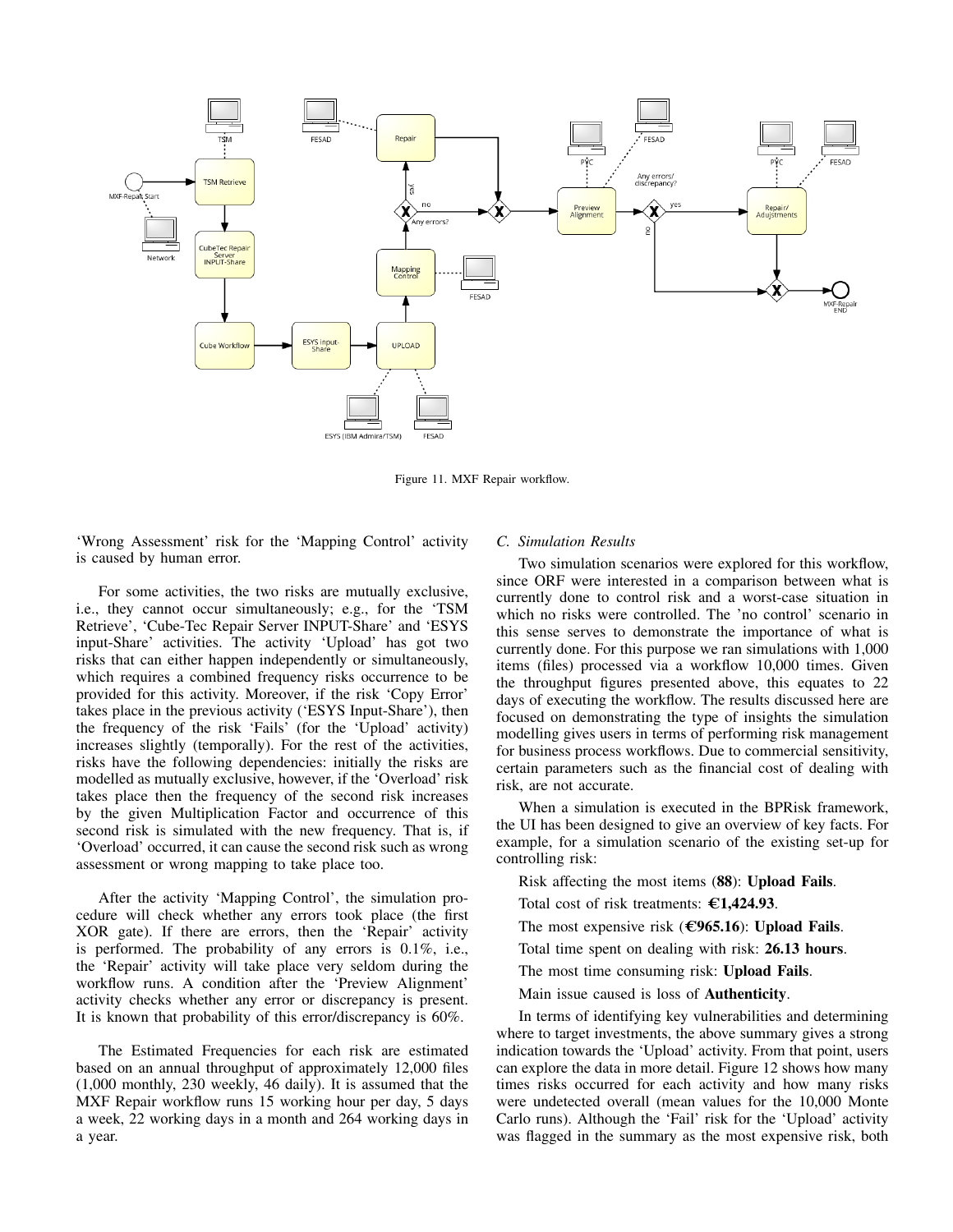in terms of time and cost, this figure shows that 'Preview Alignment' had the most risk occurrences (followed by 'Upload' and 'Mapping Control'). 'TSM Retrieve' and 'Cube-Tec Repair Server Input-Share' have the smallest number of risk occurrences. No risks took place for the 'Repair' activity, since it is a rare event and it was not evoked even a single time during the simulation. We also observe that a certain proportion of risks are be undetected. This will incur SPOT impacts, which we will return to below.



Figure 12. Risk occurrences and detection.

Although the 'Preview Alignment' activity incurs the most risk instances, the risks occurring during the 'Upload' activity will affect the largest number of items; 88 files on average (out of the 1,000). This is significantly more than any other activities, which is depicted in Figure 13. In comparison, the number of affected items during 'Preview Alignment' was 6 on average, and 3 for 'Mapping Control'.



Figure 13. Number of files affected by risk.

Next, we can investigate how the Ad-Hoc Control procedure and Active Control cope with these risks. Figure 14 shows a sum of Negative Consequences (NCs) for each activity with and without Ad-Hoc Control. NC is calculated based on the 'Level of Severity' parameter (defined in the range {1,3}), by summing up this pre-defined value for each risk occurrence (for each activity) that was undetected. For example, the LS for the Upload Fails risk is 1 and the risk occurred 1 times on average, giving a NC value of 1 without control. Mapping Control risks have defined LS as 2, and the 'Wrong Assessment' risk occurs 0.63 times on average, giving a NC value of 1.26 without control.

Not surprisingly, the difference in NC between the two scenarios is significant. If no Ad-Hoc Control procedure is in a place, then the largest NC from risks will be for 'Mapping Control', 'Preview Alignment' and 'ESYS Input-Share'. The Ad-Hoc Control procedure reduces NC to zero for all risks that have been detected. However, for risks such as 'Wrong Assessment' for the 'Mapping Control' activity, the Detection Level is set to 75%, giving a small NC value of 0.32 as the risk only occurred 0.63 times on average during the simulation. The top three activities in terms of the highest NC is almost identical when Ad-Hoc Control is applied; the difference is that the 'Upload' activity has replaced 'ESYS Input-Share'.



Figure 14. Negative consequences with and without Ad-Hoc Control.

Undetected, uncontrolled, risks will have an impact, which we represent according to the SPOT model (discussed above in Section VI-B). For this simulation, the SPOT impact can be seen in Figure 15, comparing the two scenarios with– and without control. The values in this figure are calculated similarly to NC, above, by summarising the number of times risks have been either undetected or have not been successfully "fixed" in a control procedure. This gives an appreciation of the types of issues to the digital content, caused by the various risks. For example, when risks are controlled, the main issue is loss of authenticity, which is interesting for this type of workflow. Authenticity, as described in Section VI-B refers to the digital content indeed being what it purports to be. Considering that this workflow addresses format compatibility issues, which includes issues such as incorrect or inconsistent meta-data to describe digital content, authenticity being the main issue despite controlling the known risks is interesting as it reflects that the repair processes itself is not 100%.

The Ad-Hoc Control procedure is successful for this MXF Repair workflow in dealing with risks. As seen in Figure 15, the SPOT impacts are minor when the risks are controlled. However, controlling risks incurs costs, both in terms of time to deal with the risk occurrence, as well as financial cost. Figure 16 shows a pie chart that illustrates well the proportional differences in financial cost for addressing risks for the different activities, in which the Upload activity accounts for approximately 68% of the total costs. Moreover, addressing the risks to this activity takes 19.30 hours on average, which is approximately 2.5 working days out of the 22 days of simulating this workflow execution.

Active Control was only activated once, during the 'Repair Adjustment' activity. This was for the risk 'Overload', which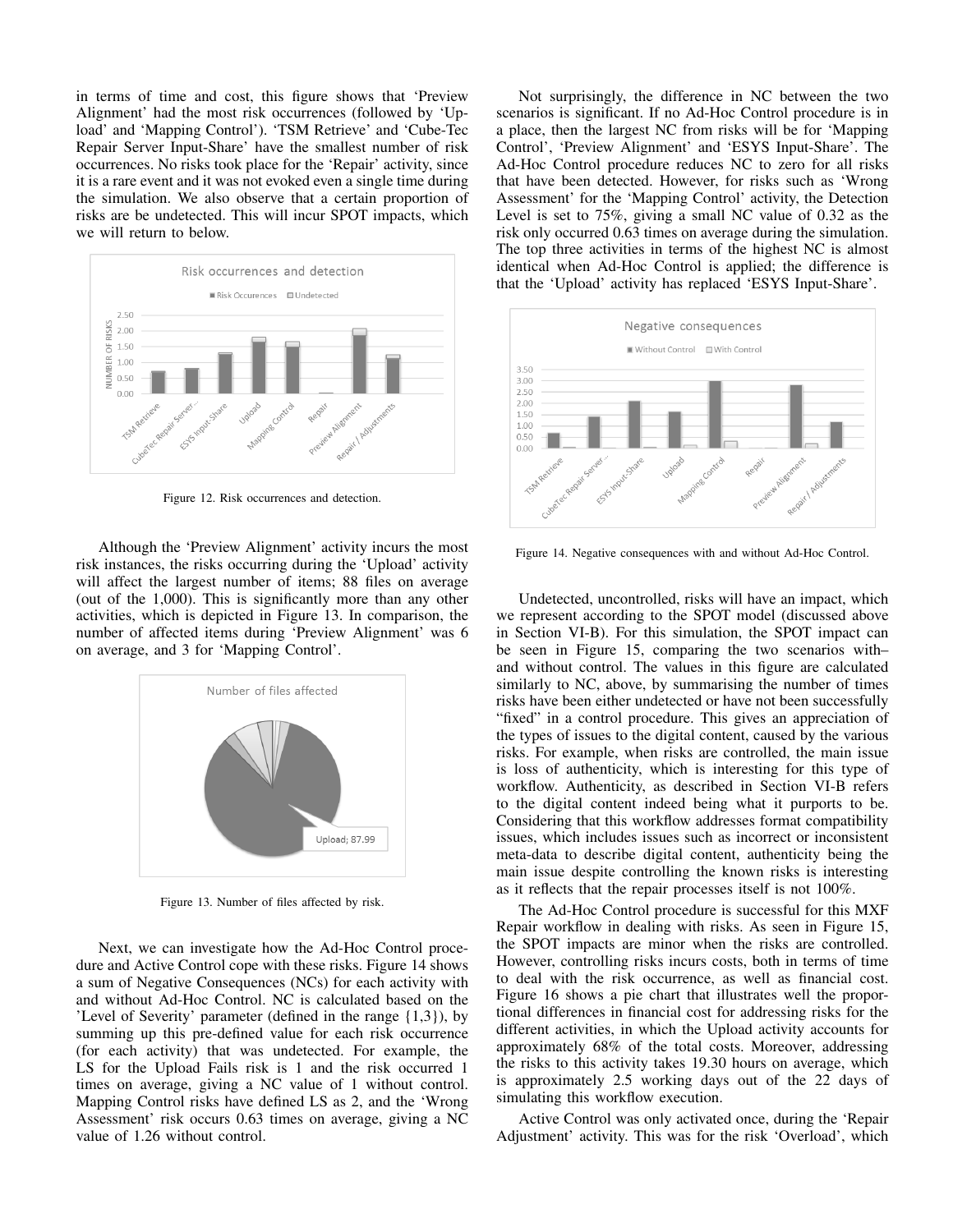

Figure 15. SPOT properties affected by risk (impact - with and without control).



Figure 16. Cost of Ad-Hoc Control.

resulted in a cost of  $\epsilon$ 500 in this simulation scenario. Although the Ad-Hoc Control procedure of dealing with risks is very effective in this particular workflow, it is of interest to rank risks according to impact on a workflow based on a generic score. Table II shows the ranking of risks according to impact score, which was calculated as the product of the number affected items and negative consequences, based on the mean values from the 10,000 simulation runs of the ORF MXF Repair workflow under condition that no Ad-Hoc Control procedure was in place. The ranking is an approach to presenting the risk simulation results in a way to help identify prioritisations of which risks to address. Not only does this representation identify which activities are the most vulnerable to risk, but also we can see that the top 5 highest ranked risks are of the same type - overload. This kind of information, therefore, indicates there is a common technological issue with the systems used not being able to handle the workflow. There may, instead, be alternative systems available, which could be considered in different workflow scenarios to then compare potential ROI, e.g., in terms of whether there is financial gain in upgrading a system if it reduces the risk occurrences.

## *D. Evaluation and Discussion of Simulation Results*

Based on the results discussed above, this section is an evaluation technical experts (workflow designers) from ORF based on the observations they have made in reality. Both ranking of risk/activities and the impact is giving an exact picture of the actual situation ORF experienced when running the MXF Repair workflow. For example, they experienced several upload-fails and 'Overload' was indeed the greatest issue in 'Preview-Alignment'.

Even the ranking from the simulation results (Table II) is nearly identical to ORF's experience. The top three is identical. Thereafter, there are just a few instances of risks that have a rank difference of 1 place. Even at the very end of the ranking the results match ORF's experience, which impressed their workflow-designers very much. Also, in this section of the results, there is only one swap in ranking positions. In the actual workflow 'Retrieve Fails' was slightly higher than 'Wrong File selected'. This may be due to the fact that in the early part of the MXF Repair process they experienced some severe network-issues.

The results for risk occurrence and the number of affected items show a similar picture; the results of the simulation match with our experience during the actual workflow execution. Just the absolute number of affected items for 'Upload' 'Fails' seems to be too high; a first explanation may be the fact that in the actual workflow those upload failures had a significant concentration in the first 6 months of the MXF Repairs (due to several changes in the affected ESYS-systems) – and from the same time frame the values for the simulationmodel has been taken.

The effect of Ad-Hoc Control, shown in Figure 14, is a very strong argument and help for implementing a proper instalment for control measurements. And again the figures for NC in the different activities reflect very well the actual situation in the MXF Repair workflow; very interesting is the rather high effect of "technical" measurements (e.g., in ESYS Input Share) compared to those with "human-related" measurements (e.g., Mapping Control).

The high impact of Ad-Hoc Control reflects again the actual experience and strengthens our arguments in "investing" in those by having a rather large overhead budget available. Especially the results in the SPOT model for Ad-Hoc Control are very impressive and promising. Finally, the results for costs are significant assets for putting forth arguments in budget discussions for future workflows in the domain. The extremely positive impact of Ad-Hoc Control was always neglected or doubted by the decision-makers at ORF.

It has to be stressed here, that the quality of the results are based not only on the model, but also on the quality of the input-data given. ORF put significant effort and time in providing accurate and reliable data for both the model and the simulation, so it has to be expected that the old archiverule "Garbage in = Garbage out" is valid for risk management and assessment as well. You have to invest a good percentage of the budget reserved for "accompanying measures" for this activity (in case of the MXF Repair workflow, approximately  $\frac{1}{3}$ ), which included the calculation and surveying of quality planning data to get good results and actually have the chance to save money in the actual workflow or process. And being an expert or involving experts in the domain is highly necessary to save efforts in this process of planning and data collection.

For all colleagues at ORF involved in the process, the tool proves to be a very good and highly reliable instrument to evaluate risks and their actual impact even before or at an early stage of the implementation of a workflow. However, as discussed above, if the model is not configured with the right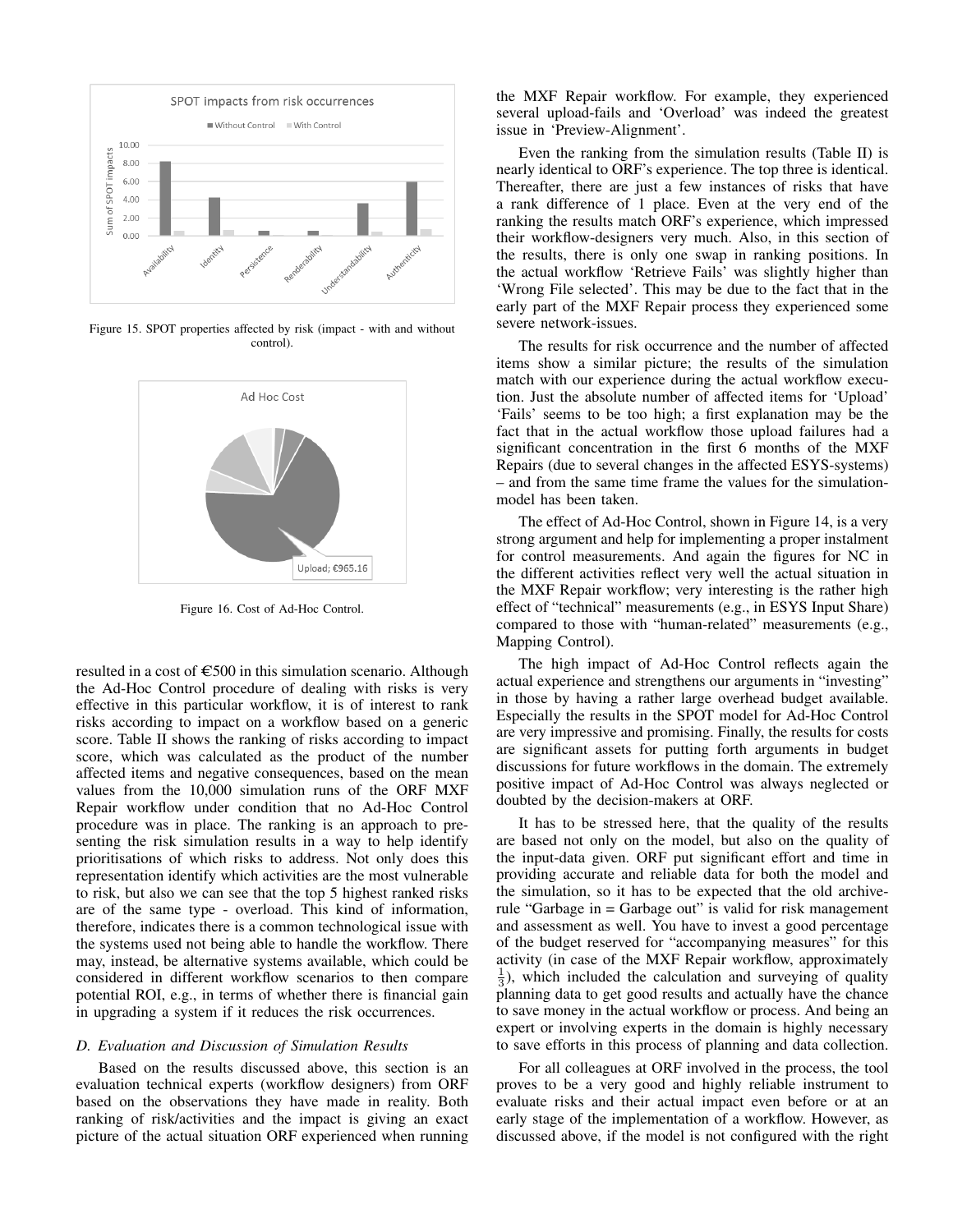| Activity                | Risk                | Impact    | Score          | Rank           | <b>ORF</b> Rank |
|-------------------------|---------------------|-----------|----------------|----------------|-----------------|
| Upload                  | Fails               | Very high | 86.99          |                |                 |
| Preview Alignment       | Overload            | High      | 8.58           | $\overline{2}$ | $\overline{2}$  |
| <b>ESYS</b> Input-Share | Overload            | High      | 3.46           | 3              | $\overline{3}$  |
| Mapping Control         | Overload            | High      | 3.46           | 4              | 5               |
| Repair / Adjustments    | Overload            | High      | 3.09           | 4              | 4               |
| Preview Alignment       | Wrong assessment    | Medium    | 1.75           | 5              | 7               |
| Cube-Tec Repair         | Overload            | Medium    | 1.28           | 6              | 6               |
| Server Input-Share      |                     |           |                |                |                 |
| Mapping Control         | Wrong assessment    | Medium    | 1.28           | 7              | 7               |
| Upload                  | Wrong parameters    | Medium    | 0.64           | $\overline{8}$ | $\overline{8}$  |
| <b>ESYS</b> Input-Share | Copy error          | Low       | 0.19           | 9              | 9               |
| <b>TSM Retrieve</b>     | Wrong file selected | Low       | 0.14           | 10             | 11              |
| <b>TSM Retrieve</b>     | Retrieve fails      | Low       | 0.14           | 11             | 10              |
| Cube-Tec Repair         | Copy error          | Low       | 0.03           | 12             | 12              |
| Server Input-Share      |                     |           |                |                |                 |
| Repair / Adjustments    | Wrong assessment    | Very low  | $\Omega$       | 13             | 13              |
| Repair                  | Wrong mapping       | Very low  | $\Omega$       | 13             | 14              |
| Repair                  | Overload            | Very low  | $\overline{0}$ | 13             | 14              |

TABLE II. Risk ranking according to simulation results and ORF - in descending order.

(and accurate) data, the results will not match with reality. Therefore, it is important to complete the risk management process, based on the Deming cycle, to capture monitoring information from the workflow executions to update both the risk information and simulation configuration to improve the accuracy.

#### VIII. CONCLUSION AND FUTURE WORK

We have presented a Business Process Risk management framework (BPRisk) that allows users to manage workflow processes with regards to risk in order to reduce cost and increase the long-term value of digital media content. The framework is generic in nature, but has been discussed here in the context of digital preservation, where the objective is to avoid damage to the digital content and ensuring that the content can be accessed in the future.

The BPRisk framework combines workflow specification and risk management. It has been designed in accordance with a risk management process based on the Deming (PDCA) cycle and we have shown how it relates to the stages of the ISO 31000 risk methodology. Long-term digital preservation is threatened by format obsolescence, media degradation, and failures in the very people, processes and systems designed to keep the content safe and accessible. Therefore, investing in substantial planning and design is essential in order to prevent issues that may not be possible to rectify; rendering the content unusable. Further, key to the risk management process is continual improvement, i.e., risk management is not merely a static exercise performed at design time [13], but it is also imperative during process change.

A layered semantic risk model has been presented, which a) enables reasoning about threats in a workflow and b) assists end-users (who are typically not risk experts) by automatically suggesting relevant risks and respective controls for workflow activities. This helps the workflow designers specify more robust workflows, reducing the risk of causing irretrievable damage to the media content. Moreover, the framework helps workflow designers optimise workflows and improve costbenefit by identifying (and addressing) key vulnerabilities by simulating workflow executions to estimate the impact of risk.

The simulation service in the BPRisk framework allows users to estimate the impact of risks before executing the workflow, which increases the chances of detecting issues rather than jeopardising the real media content. A workflow simulation provides users with information about *inter alia* the quantity of media content that may be affected by risk (and how), and the time and cost of dealing with risk (i.e., control and treatment). Therefore, organisational impacts can be derived and users may simulate different what-if scenarios in order to evaluate different workflow designs before proceeding with executing a particular workflow process on live material. What-if scenarios may, e.g., involve justifying reasons for putting in place certain control mechanisms by showing that the ROI is positive.

A prototype of the BPRisk framework has been developed in the DAVID project. To demonstrate the application of the framework and the value of the simulation results, we have reported on an evaluation scenario with the Austrian Broadcasting Corporation (ORF). The technical experts at ORF found the results to be almost identical to what they have observed by executing the workflow. Key benefits emphasised include: a) investing time in workflow planning and controlling risks in order to prevent issues, and b) justifying workflow designs and risk controls to decision makers.

Further research involves implementing mechanisms for automatically updating risk models and respective simulation configurations according to observed workflow execution data in order to improve the support for continual improvement of workflow processes.

#### ACKNOWLEDGEMENTS

This work has been carried out in the DAVID project, supported by the EC 7th Framework Programme (FP7-600827).

#### **REFERENCES**

- [1] V. Engen, G. Veres, S. Crowle, M. Bashevoy, P. Walland, and M. Hall-May, "A Semantic Risk Management Framework for Digital Audio-Visual Media Preservation," in The 10th International Conference on Internet and Web Applications and Services (ICIW). IARIA, June 2015, pp. 81–87.
- [2] EC FP7 DAVID Project, "Digital AV Media Damage Prevention and Repair," http://david-preservation.eu/, [retrieved: 2016.02.29].
- [3] Object Management Group, "Business Process Model and Notation (BPMN) Version 2.0," http://www.omg.org/spec/BPMN/2.0/PDF/, [retrieved: 2016.02.29].